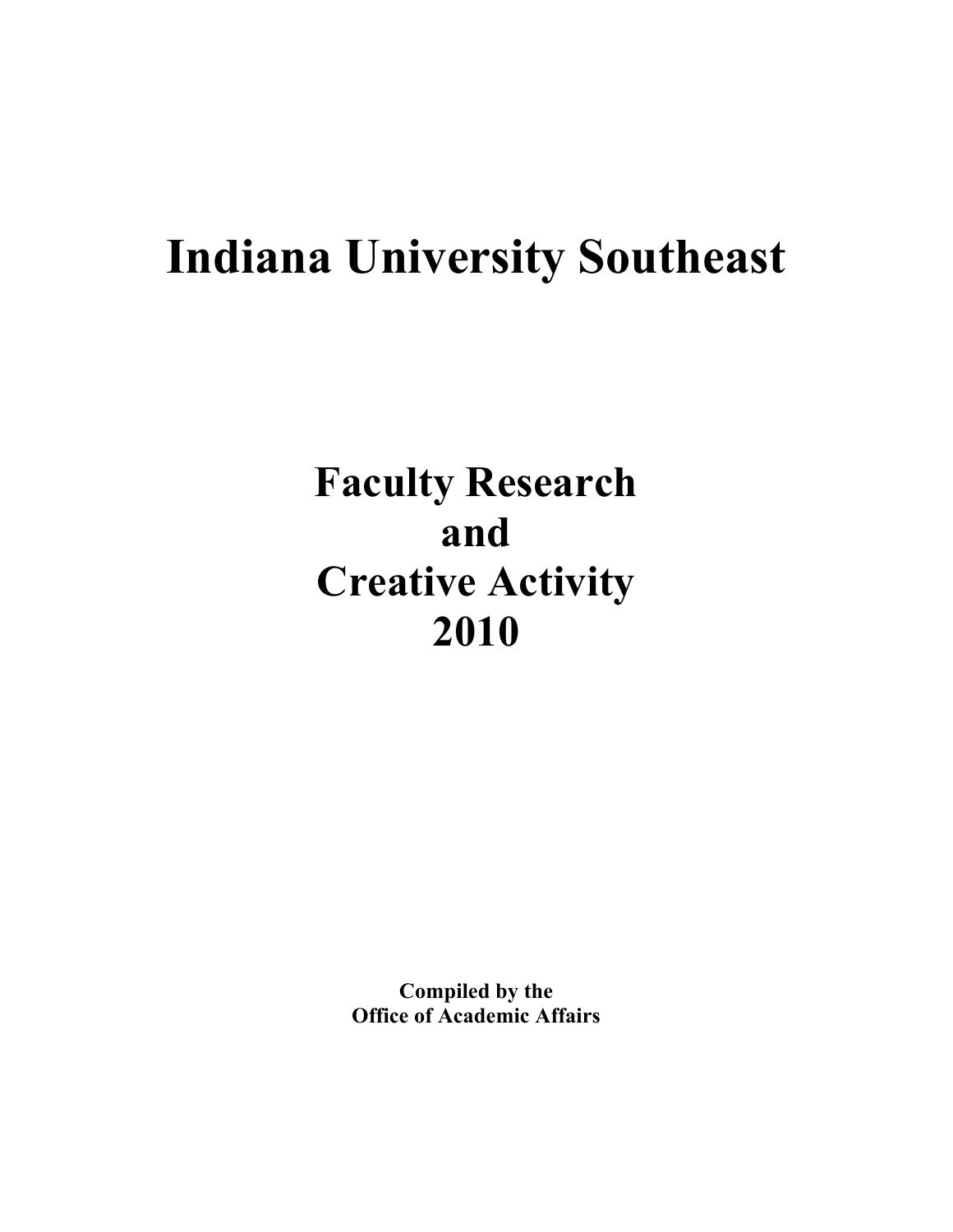### **ARTICLES**

Anderson, Virginia. *A*Supply-Side Dreams: Composition, Technology, and the Circular Logic of Class.*@ Computers & Composition* 27 (2010): 124-137. (Access via ScienceDirect).

Attum, O., W. Farag, S.M. Baha El Din, and B. Kingsbury. 2010. Retention rate of hard-released translocated Egyptian tortoises *Testudo kleinmanni*. Endangered Species Research 12:11-15.

Babione, C. & Daily, D. (2010). Active learning for diversity training in teacher preparation. *Ohio Journal of Teacher Education*, 23(1), 5-10.

Babione, C. (2010). Rural and small community educator responses to state academic standards. *The Rural Educator*, 31(3), 7-15.

Bailey, Kevin Sue. *A*Senior Trip,*@* National Gallery of Writing (http:/galleryofwriting.org/galleries/46036, Item #2687189), Gallery of the National Council of Teachers of English, November 2, 2010.

Bailey, Kevin Sue. *A*Shopping Makes Me High,*@ IUSWP Anthology*, Indiana University Southeast Writing Project, Summer 2010.

Baker, Crump. On weakly contra-continuous functions, *International Journal of Pure and Applied Mathematics*, (2010), 27-34.

Barry, James. *A*The Risk of Total Divergence: Politicized Intelligence and Defactualization in the Age of Imminent War*@* appeared in the Spring 2010 issue of *Telos*.

Beeby, James. *A*The Harlem Renaissance*@* in *What Happened? An Encyclopedia of Events that changed America Forever*, Volume 4, 56-64. Edited by John Findling and Frank Thackeray. Santa Barbara: ABC-Clio, Inc. 2010.

Breazeale, Michael and Moore, Robert S (2010). *A*Electronic Commerce Research: The First Fifteen Years in the Fields of Marketing, Management, and Information Systems,*@ Marketing Management Journal*, 20 (1), 105-122.

Carducci, B.J. (2010). Work, food, and fun - Traditions of the Italian American Psychology Assembly continue at APA in San Diego. *International Psychology Bulletin*, 14, 34-35.

Chang, D., Kimmer, C.J., Ouyang, M. *A*Accelerating the Nussinov RNA Folding Algorithm with CUDA/GPU,*@ Proceedings of the IEEE International Symposium on Signal Processing and and Information Technology (ISSPIT 2010),* 120-125.

Chang, S.H. (2010). Reading attitude of struggling elementary students. *Indiana Reading Journal*, 43, 11-18.

Christiansen, Linda. Wall Street Journal, *A*Focus On...*@*, Monthly 360, 12 Editions, 60 articles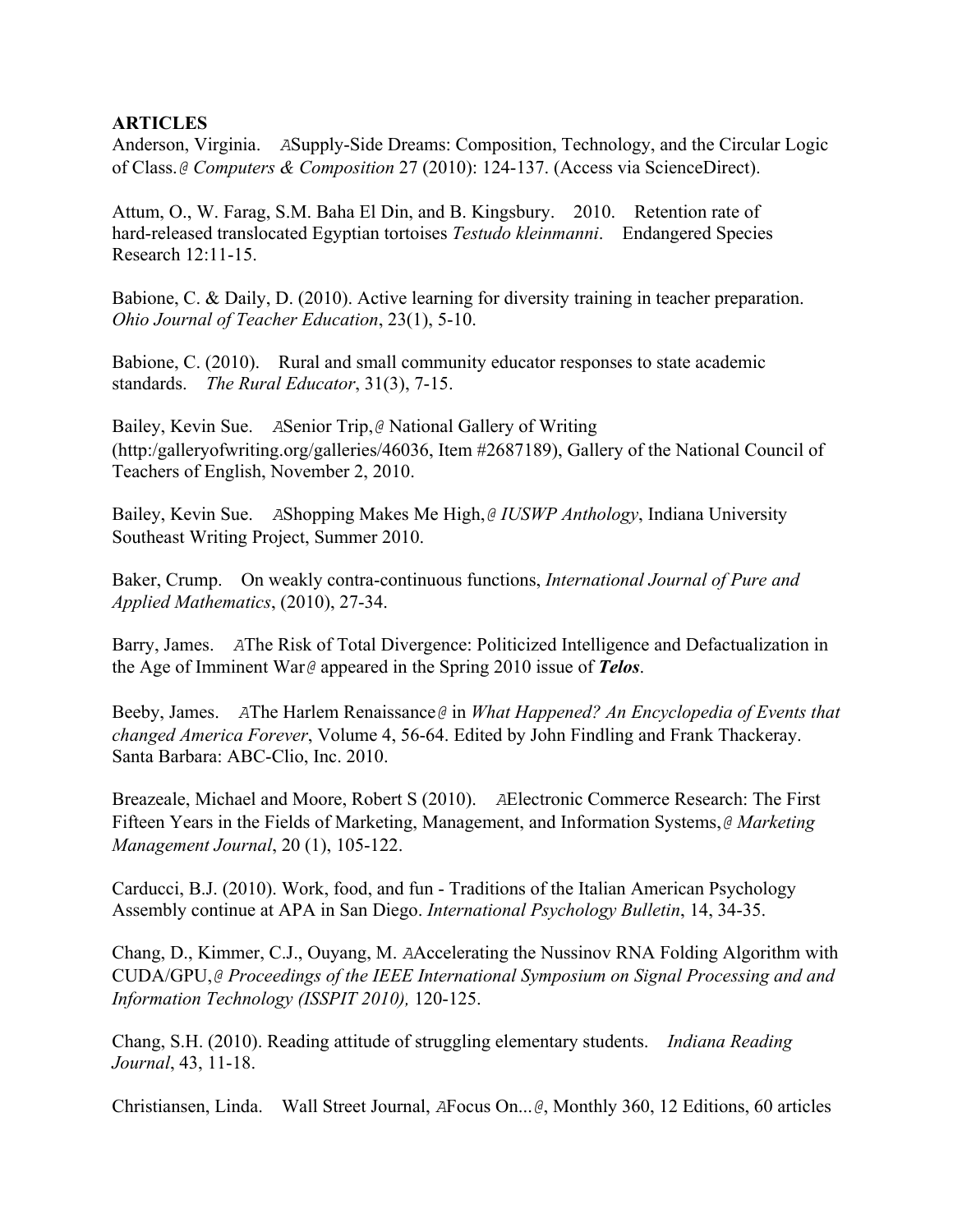reviewed and summarized, 180 pedagogical questions drafted.

Christiansen, Linda. Wall Street Journal Weekly Reviews, Weekly Collection of Articles, including summaries, pedagogical application and questions for business professors around the country. Law - 138 articles, Accounting - 6 articles.

Crocroft, RB, Rodriguez, R. and Hunt, RE. 2010. Host shifts and signal divergence: mating signals covary with host use in a complex of specialized plant-feeding insects. *Biological Journal of the Linnean Society* 99: 60-72.

Daniels, J.A., Volungis, A., Pshenishny, E., Gandhi, P., Winkler, A., Cramer, D., & Bradley, M.C. (2010). A qualitative investigation of averted school shooting rampages. *The Counseling Psychologist*, 38, 69-95.

Darnowski, DW, Fritz, S . (2009). Prey preference in corkscrew plants (*Genlisea* sp.) Small crustaceans not protozoa*. Journal of the International Carnivorous Plant Society* 39: 114-116.

Deterding, A.L. (2010). A new kind of *A*space*@* for quizzes. *The Teaching Professor, 24, (9)*, 6.

Dufrene, U. 2010: Newspaper Article or Column. One Weekly column on State Economic Update, January 22, 2010.

Dufrene, U. 2010: Newspaper Article or Column. Business Source column on The Good, The Bad.

Dufrene, U. 2010: Newspaper Article or Column. One Weekly column, An overall update on national economy, January 15, 2010.

Dufrene, U. 2010: Newspaper Article or Column. One Weekly column on Louisville Metro employment, March 19, 2010.

Dufrene, U. 2010: Newspaper Article or Column. One Weekly column on Louisville employment and manufacturing, August 6, 2010.

Dufrene, U. 2010: Newspaper Article or Column. One Weekly column on the improving picture of the national jobs report. November 5, 2010.

Dufrene, U. 2010: Newspaper Article or Column. One Weekly column on National Employment Report, Oct. 8, 2010.

Dufrene, U. 2010: Newspaper Article or Column. One Weekly column on *>*A Mix of Economic Data*=*, October 1, 2010.

Dufrene, U. 2010: Newspaper Article or Column. One Weekly column, Signals from the Professional and Business Services Sector, September 27, 2010.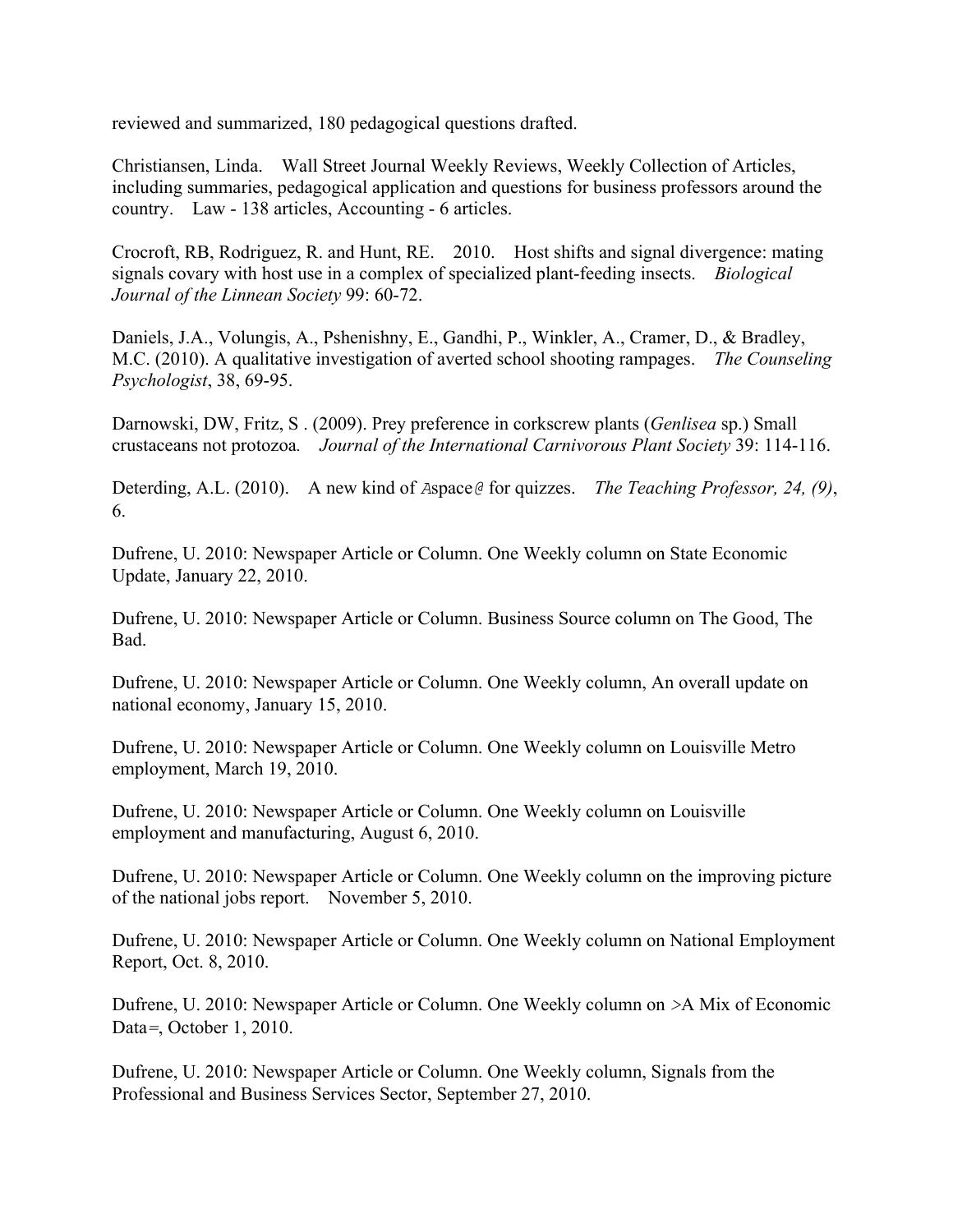Dufrene, U. 2010: Newspaper Article or Column. Economy, education and opportunity, Business Source, Autumn 2010.

Dufrene, U. 2010: Newspaper Article or Column. Scott County Economic Update column on labor force changes. September 2010.

Dufrene, U. 2010: Newspaper Article or Column. Scott County economic column on Indiana employment and Scott County employment.

Dufrene, U. 2010: Newspaper Article or Column. One Weekly column on real estate in Louisville Metro and Southern Indiana, May 28, 2010.

Dufrene, U. 2010: Newspaper Article or Column. One Weekly column on U shape recovery, August 13, 2010.

Dufrene, U. 2010: Newspaper Article or Column. One Weekly column on national and Louisville Metro employment and unemployment. June 4, 2010.

Dufrene, U. 2010: Newspaper Article or Column. One Weekly column on unemployment claims and national housing update. July 23, 2010.

Dufrene, U. 2010: Newspaper Article or Column. Scott County Economic Update column on Scott County and Indiana employment.

Dufrene, U. 2010: Newspaper Article or Column. One Weekly column on local employment and national economic indicators, July 16, 2010.

Dufrene, U. 2010: Other Publication: *>*The long road to recovery,*=* Business Source, Summer 2010.

Dufrene, U. 2010: Newspaper Article or Column. Business Source column on the importance of profits, and update on manufacturing. Spring 2010.

Dufrene, U. 2010: Newspaper Article or Column. One Weekly column on GDP and U.S. and Louisville employment. June 25, 2010.

Dufrene, U. 2010: Newspaper Article or Column. One Weekly column on the Mood of the Consumer. November 12, 2010.

Dufrene, U. 2010: Newspaper Article or Column. Scott County column on labor force metrics, building permits, and food stamp levels. August 2010.

Dufrene, U. 2010: Newspaper Article or Column. One Weekly column on unemployment, consumer debt, and Louisville manufacturing, Feb. 12, 2010.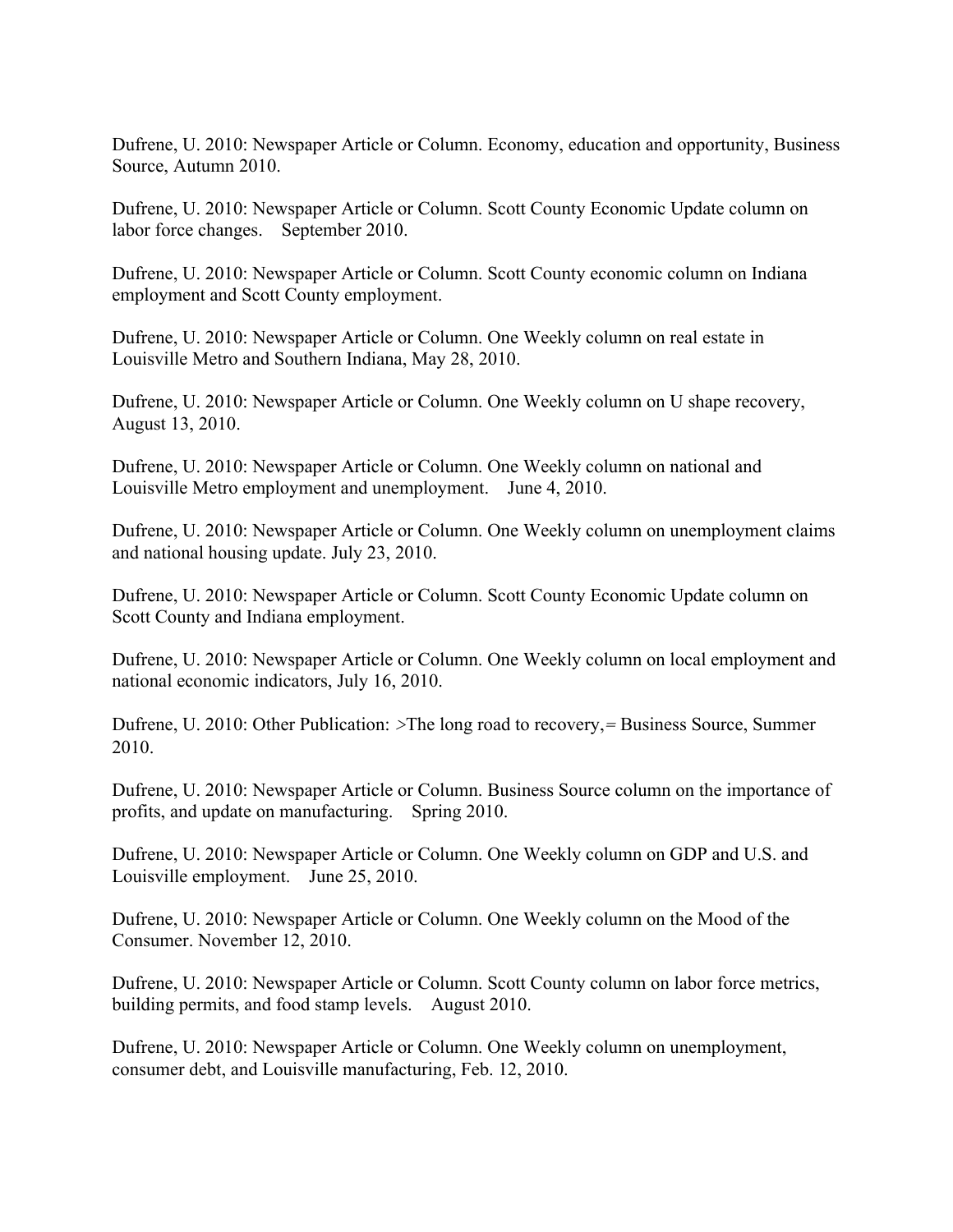Dufrene, U. 2010: Newspaper Article or Column. One Weekly column on Louisville employment and other national economic indicators, July 1, 2010.

Dufrene, U. 2010: Newspaper Article or Column. Scott County economic column on unemployment claims and manufacturing update, February 2010.

Dufrene, U. 2010: Newspaper Article or Column. One Weekly column on national and Louisville employment, February 4, 2010.

Dufrene, U. 2010: Newspaper Article or Column. One Weekly column on Beige Book and employment update, March 5, 2010.

Dufrene, U. 2010: Newspaper Article or Column. One Weekly column on Indiana employment and unemployment, June 18, 2010.

Dufrene, U. 2010: Newspaper Article or Column. One Weekly column on Indiana employment. March 13, 2010.

Dufrene, U. 2010: Newspaper Article or Column. One Weekly column, Employment Update and Looking ahead to 2010, January 8, 2010.

Dufrene, U. 2010: Newspaper Article or Column. One Weekly column on Indiana employment situation, August 20, 2010.

Dufrene, U. 2010: Newspaper Article or Column. One Weekly column on manufacturing climate, local employment and national employment. April 2, 2010.

Dufrene, U. 2010: Newspaper Article or Column. Scott County column on labor market for Scott County. April 23, 2010.

Dufrene, U.B. (2010). Louisville Forecast 2011. *Indiana Business Review*.

Dufrene, U. 2010: Newspaper Article or Column. One Weekly column on unemployment benefits for nation and local economy. May 21, 2010.

Dufrene, U. 2010: Newspaper Article or Column. One Weekly column on Louisville employment and GDP update. April 30, 2010.

Eason, P., Rabea, B., Attum, O. 2010. Conservation implications of flight initiation distance and refuge use in corn crake (Crex crex) in a migration stopover stie. Zoology in the Middle East 51: 9-14.

Finkel, D. & Reynolds, C.A. (2010). Cognitive and physical aging pathways: Contributions from behavioral genetics. In J.C. Cavanaugh & C.K. Cavanaugh (Eds.), *Aging in America: Volume 2: Physical and Mental Health* (pp. 26-56). Denver, CO: Praeger Publishing.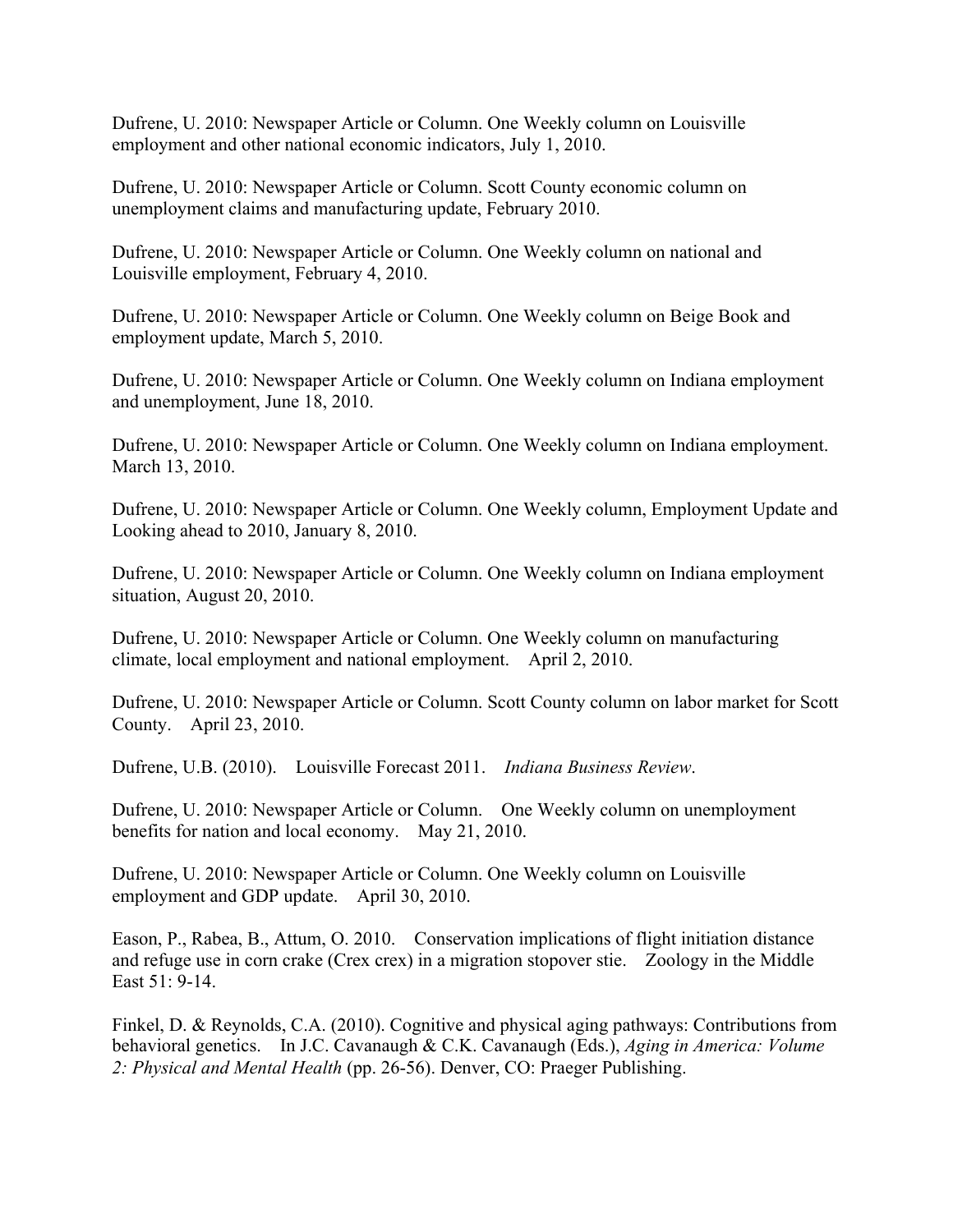French, G.R, Bjornson, C. & Taurman, Jr.. K.R. (2010). *A*Contributing to the Profession as Part-Time Faculty,*@* Main Street Practitioner (April/May Issue 2010).

Gangadharaiah, D.S., T. Doom, M. Raymer, & S. Ramachandran. *A*Patterns of dipeptide usage for gene prediction*@* OhioLINK: The Ohio Library and Information Network. (Peer reviewed unpublished Thesis) (http?;;etd.ohiolink.edu/view.cgi?acc\_num=wright1279304144).

Gatz, M., Reynolds, C.A., Finkel, D., Pederson, J.L. & Walters, E. (2010). Dementia in Swedish twins: Predicting incident cases. *Behavior Genetics*, 40, 768-775.

Gray, D., Christiansen, L. *A*A Call to Action: the Privacy Dangers Adolescents face Through Use of Facebook.com*@*, Journal of Information Privacy and Security, Vol. 6, Issue 2, 2010 (Special Topic Issue - Issues and Challenges of the Diffusion of Web 2.0 on User Privacy and Security), pp. 17-32.

Hall, Bryan. *A*Kant on Geniuses and Scientists in the Public Sphere,*@* in *Proceedings of the International Conference on Globalization and Changing Patterns in the Public Sphere*  (Communicare, ro, 2010), pp. 37-47.

Harris, K.J., Harvey, P. & Booth, S.L. (2010). Who Abuses their Coworkers? An Examination of Personality and Situational Variables. *Journal of Social Psychology*, 150, 608-627.

Harvey, P. & Harris, K.J. (2010). Frustration-based outcomes of entitlement and the influence of supervisor communication. *Human Relations, 63*, 1639-1660.

Hettiarachchi, Suranga. Improving Swarm Survival Using DAEDALUS. Proceedings of the 21<sup>st</sup> Midwest Artificial Intelligence and Cognitive Science Conference (MAICS), pp. 36-43, Indiana University South Bend, 2010.

Hettiarachchi, Suranga. An Evolutionary Approach to Swarm Adaptation in Dense Environments. Proceedings of the IEEE-International Conference on Control, Automation and Systems (ICCAS), pp. 962-966, IEEE Press, 2010.

Hollenbeck, J.E. compiler, *AHow Nature Impacts Society@* Course Pack. XanEdu Publishing, Inc. Ann Arbor, MI. 2010.

Hollenbeck, J. and Hristova-Hollenbeck, D.Z. *AWhat Do I Do if My New Students Don=t Speak the Same Language?@*. Conference of the International Journal of Arts and Sciences. Vol. 2, Number 3 (ISSN 1943-6114). Toronto, Ont. Canada. May 2010.

Jackman, Michael. *A*Rufah,*@ A*Sukkot Tanka,*@* and *A*How a Synagogue Board is Like a Sukkah*@* poems published October 2010 in *Scribblers on the Roof*.

Joongjin Kook, Dohyun Park, Minwoo Jang, Dongwoong Kim, Jungyeop Kim, Chang Oan Sung, Jiman Hong. *A*OSOK: One Shot One Kill Selection for the Linux Out of Memory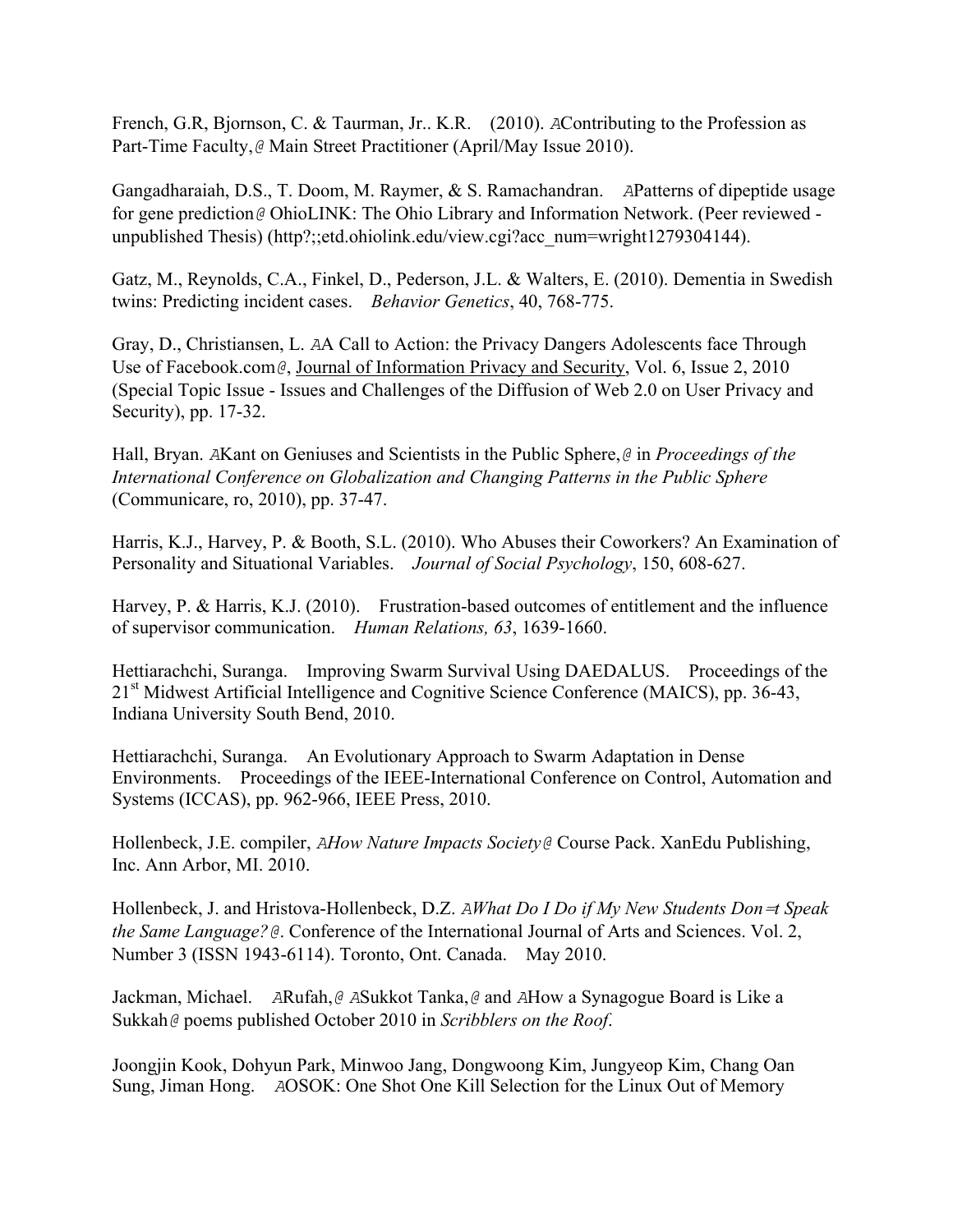Killer<sub>*@*</sub>, The 1<sup>st</sup> International Workshop on Reliable, Embedded, and Scalable Computing 2010, Atlanta, USA (October 2010), p. 21-25.

Joyce, A, J. Bernal, V Vinson, RE Hunt and S. Fritz and R Midina. 2010. Geographic variation in male courtship acoustics and genetic divergence of populations of the *Contesia flavipes* (Hymenoptera: Braconidae) species complex. *Entomologia Experimentalis et Applicata*  137: 153-164.

Junghoon Lee, Gyung-Leen Park Chang Oan Sung, Hyung Do Choi. *A*A Comparative Position Fix Scheme Based on a Group Management on the Vehicular Network*@*, Journal of Information Science and Engineering, Vol. 26, No. 1, 2010, page 15-26.

Kyroyama, J., Wright, C.W., Manson, T.M., & Sablynski, C.J. (2010). The effect of warning against faking on noncognitive test outcomes: A field study of bus operator applicants. *Applied H.R.M. Research, 12(1)*, 59-74.

Lambert, A.D. (2010, March). Online survey research in the work/family field. In S. Sweet & J. Casey (Eds.), *Work and Family Encyclopedia*. Chestnut Hill, MA: Sloan Work and Family Research Network.

Lambert, T., Srinivasan, A., Dufrene, U. & Min, H. (In press, 2010). Urban Location and the Success of Casinos in Five States. *International Journal of Management and Marketing Research*.

Mamatova, M. & Wille, D. (2010). Pedagogical Changes in Curricula in Higher Education in Central Asia. *Journal of US-China Public Administration, 7*, 86-90.

Myers, J. (2010, August 9) Kentucky can win under federal health care reform[op-ed]. *The Lexington Herald Leader*, Lexington, KY. P. A7.

Perry, S., Hunter, E., Witt, L.A., & Harris, K.J. (2010).  $P = f$  (Conscientiousness x Ability): Examining the Facets of Conscientiousness*. Human Performance*, 23, 343-360.

Pinkston, Gary. *Everything I Need to Know I Learned with Graphic Novels*, Indiana Teachers of Reading Journal, 2010.

Pittman, Paul. *TPS and Lean Move Beyond Toyota*, with J. Brian Atwater and Randy Cook, *APICS Magazine*, September/October 2010, Volume 20, Number 5, pgs. 32-37.

Rakich, Jonathan. Teaching Note for the OPPE Power Company: Case A and Case B (with K. Voelker), The Electronic Hallway (November 2010).

Rakich, Jonathan. OPPE Power Company: A Supervisory Management In-Basket Exercise - Case A and Case B (with K. Voelker), The Electronic Hallway (November 2010).

Rakich, Joanathan. *A*Hartland Memorial Hospital: Case A and B (revised) (with K. Rondeau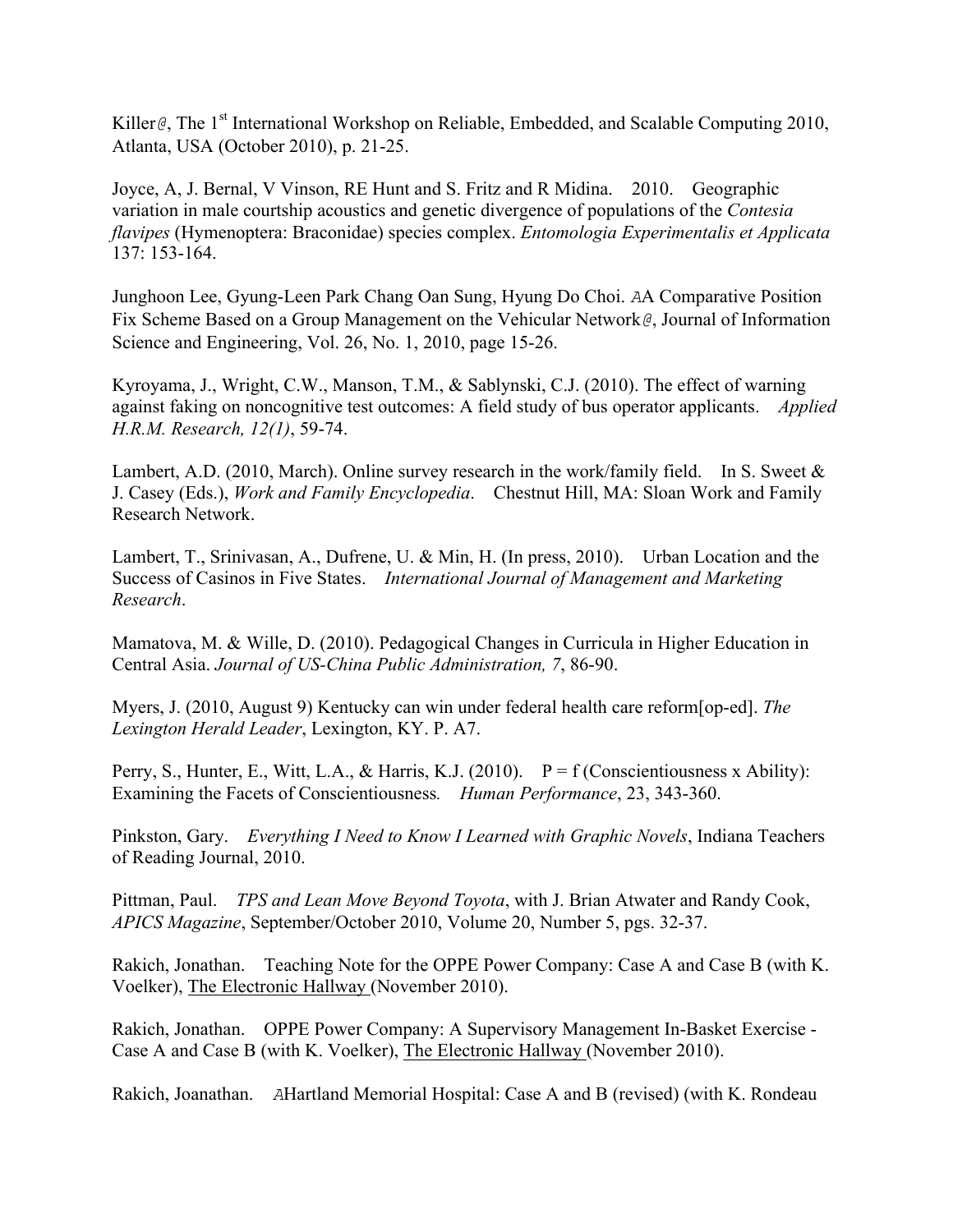and J. Paul), reprinted in Cases in Health Services Management, 5<sup>th</sup> edition (Rakich, Longest and Darr).

Reid, J. (2010). Centering Pregnancy. Www.Health4Mom.org.

Reid, J. (2010). Centering Pregnancy. Healthy Mom & Baby, Fall.

Roe, J.H., M.R. Frank, S.C. Gibson, O. Attum, and B.A. Kingsbury. 2010. There is no place like home: an experimental comparison of reintroduction strategies using snakes. Journal of Animal Ecology 47: 1253-1261.

Ryan, Kelly A. *A*Republican Motherhood, 1783-1800" in *What Happened? An Encyclopedia of Events that Changed America Forever. Vol. 2. Ed. By Frank Thackeray and John Findling*. Santa Barbara, CA: ABC-CLIO, 2010. Pp. 191-199.

Salas, Angela. *A*Helping Honors Students in Trouble.*@ The Journal of the National Collegiate Honors Council*, Fall, 2010.

Sangho Yu, Jung Y. Kim, Hong Min, Bongjae Kim, Chang Oan Sung. *A*ART: adaptive, reliable and fault-tolerant task management for computational grids*@*, 2010 ACM Symposium on Applied Computing, Honolulu, Hawaii (march 2009), p. 238-239.

St. Clair, James. *A*The Rise of Television*@* in *What Happened? An Encyclopedia of Events that Changed America Forever. Vol. 2. Ed. By Frank Thackeray and John Findling*, 2010.

Staten, Clifford L. 2010. The Wars for Independence and Occupation, 1868 to 1902. In the *Houston International Festival teacher=s Curriculum Guide: Spotlight the Caribbean 2010*, edited by Rick Mitchell and Susan Darrow, 172-83. Houston: Houston Festival Foundation, Inc. Also at www.ifest.org/education.

Taylor, D.W. Y S. Hu. 2010. Coevolution of early angiosperms and their pollinators: Evidence from pollen. Palaeontographica, Abteilung B: Palaeobotany - Paleophytology: 283-103-135.

Taylor, D.W. 2010. Chapter 7. Implications of Fossil Floral Data on Understanding the Early Evolution of Molecular Developmental Controls of Flowers. In: C. Gee editor, Plants in Mesozoic Time: Morphological Innovations, Phylogeny, Ecosystems. Pgs. 118-169. Indiana University Press.

Treves, D.S. 2010. *A*Review of three DNA analysis applications for use in the microbiology or genetics classroom*@*, Journal of Microbiology & Biology Education. Vol. 11, #2, pp. 186-187.

Wong, Alan. *A*Business Students*=* Perceptions of Corporate Social Responsibility: The United States, China, and India*@*, Corporate Social Responsibility and Environmental Management, Volume 17, Issue 5, Pages 299-310, September/October 2010, with Fu Long (China) and S. Elankumaran (India),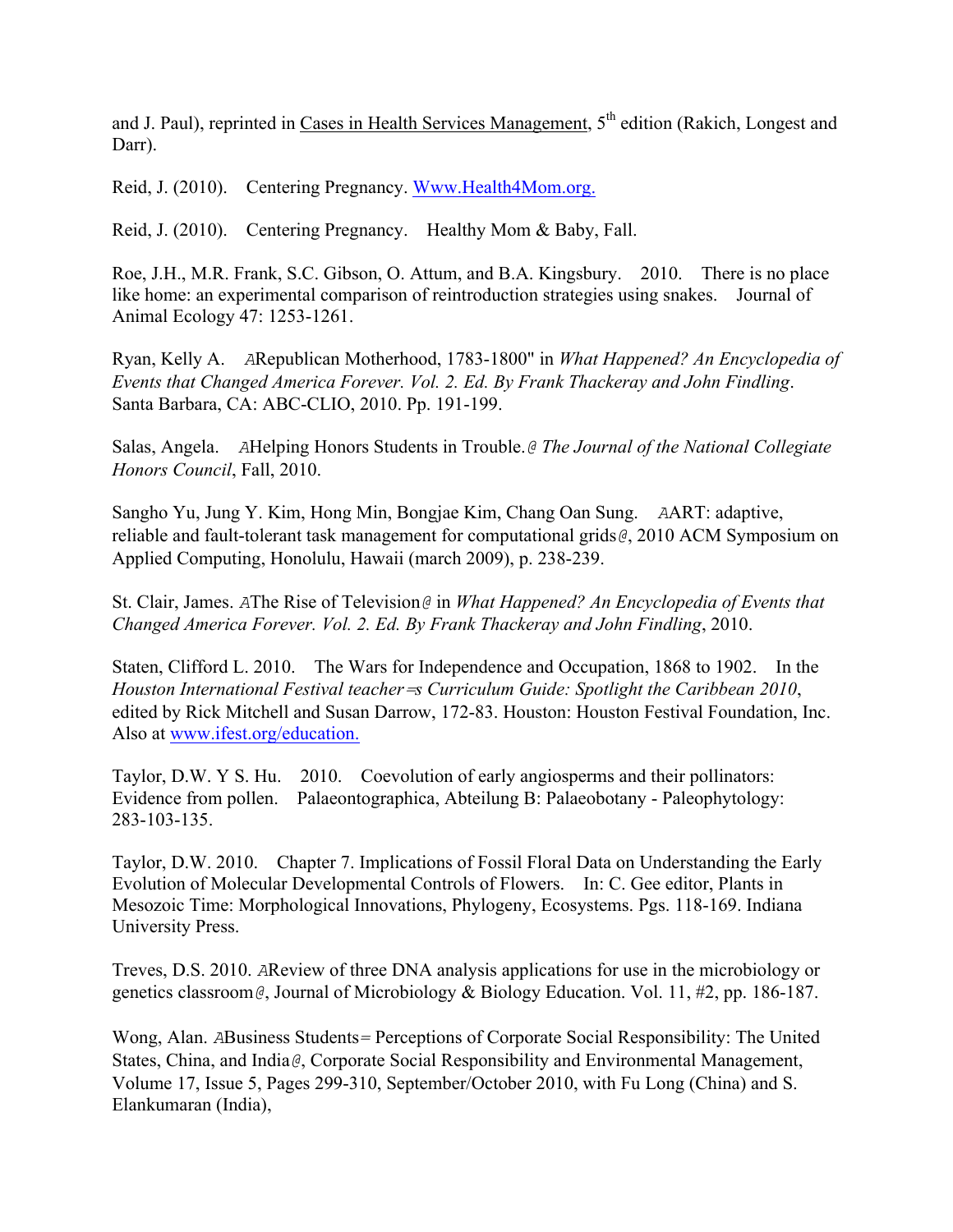Wong, Alan. *A*Medical Center of Southern Indiana: Community Commitment and Organizational Revival*@*, Cases in Health Services Management, 5th Edition, Health Professions Press, Baltimore, Maryland.

Zorn, Christa. *A*Staging the Public Sphere: Romain Rolland and Karl Kraus*=*s Critical Theatre in WWI.*@ Text and Presentation 7* (2010)

# **BOOKS**

Carducci, B.J. (2010). Instructors manual to accompany *the psychology of personality: Viewpoints research, and applications* (2<sup>nd</sup> ed.). Malden, MA: Wiley-Balckwell.

Forinash, K. *Foundations of Environmental Physics, Understanding Energy Use and Human Impacts*, a junior level textbook on the application of physics to environmental issues. Publication July 2010. Amazon.

Galvin, Peter. *New West Indian Guide / Nieuwe West-Indische Gids* vol. 84, no. 1 & 2 (2010).

Hall, Bryan. With M. Black and M. Sheffield, *The Arguments of Kant=s Critique of Pure Reason* (Lexington Books, 2010).

Rakich, Jonathan. Cases in Health Services Management (CHSM), 5<sup>th</sup> edition, April 2010, with B. Longest and K. Darr, Health Professions Press, Baltimore, MD, (28 cases, 422 pages).

Rakich, Jonathan. Instructor=s Manual to Accompany CHSM, 5<sup>th</sup> edition, April 2010, with B. Longest and K. Darr, Health Professions Press, Baltimore, MD, (200 pages). Shi, Dylan. *Elementary Probability with Applications*, completed and published in 2010.

Staten, Clifford L. 2010. *The History of Nicaragua*. Santa Barbara, CA: ABC-CLIO/Greenwood.

# **MEDIA MATERIALS**

Allman, Ronald. Jeffersonvile Canal District logo design contest, March 2010.

Carducci, B.J. (2010). *Powerpoint<sup>7</sup> slide package to accompany the psychology of personality: Viewpoints research, and applications (2<sup>nd</sup> ed.).* Malden, MA: Wiley-Balckwell.

Dufrene, U. Web Publications. Invited blog contribution to Greater Louisville project. September 2010.

#### **PAPERS PRESENTED**

Accardi, Maria T. Library Orientation Exchange (LOEX) Conference, Dearborn, MI, April 2010, Breakout Session Presenter: *A*Bolstering the Bridge to Instructional Improvement: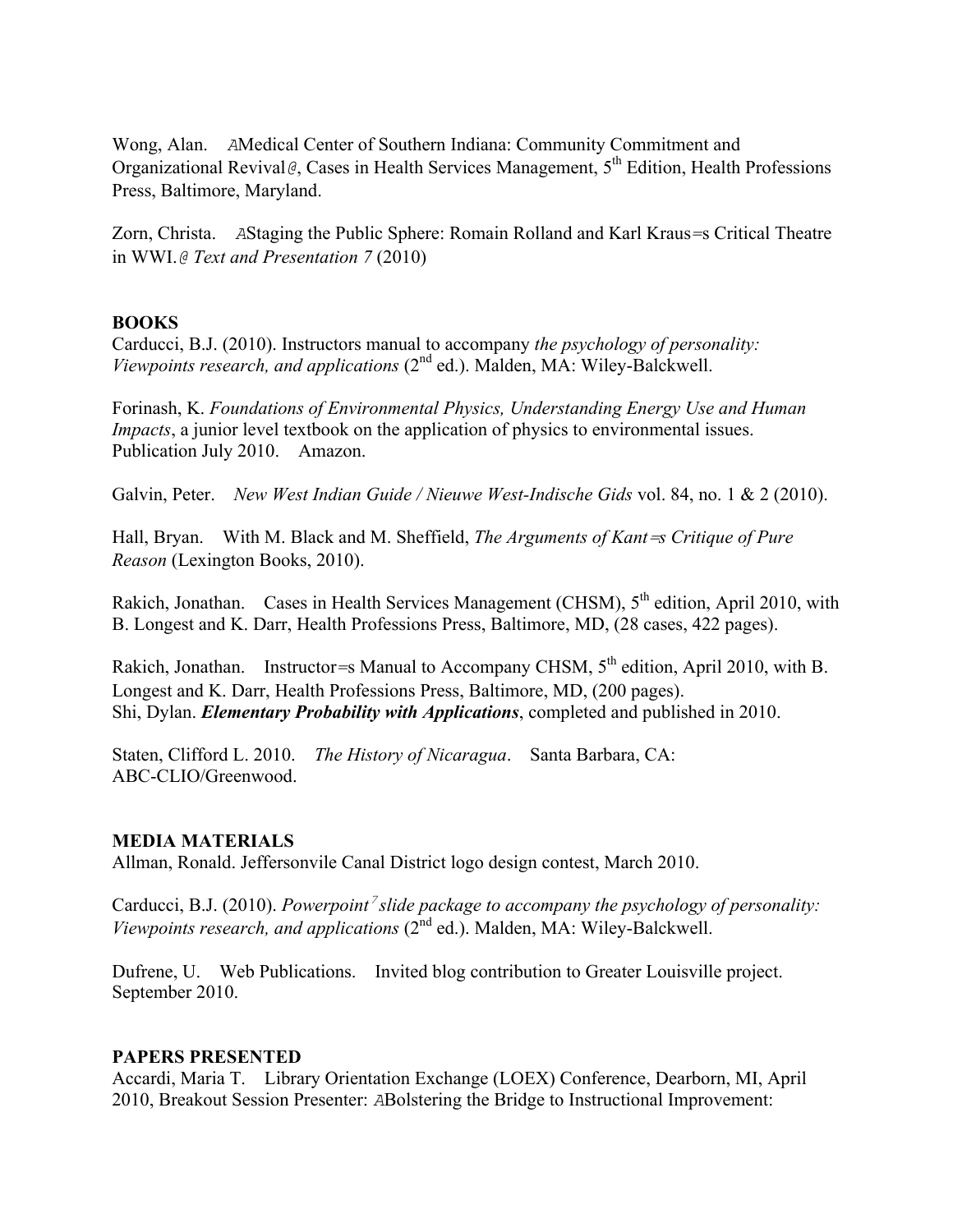Librarian Self-Assessment and Strategic Planning for Information Literacy Program Development*@*.

Aguirre, JI, Pingel, J, Xia, X, Edmonds, K, Rivera, M, Reinhard, M, Battles, A, Kimmel, D, Kesavalu, L, Wronski, TJ. The Rice Rat (Oryzomys palustris) Model for Periodontal Disease: Characterization of the Lesions and technical Features of the Model.*@* Oral presentation at the Annual meeting of the American Association for Laboartory Animal Science (AALAS), Atlanta, GA (presentation on  $10/14/10$ ).

Allen, Anne E. Who Speaks for Samoa? Some Reflections by a Palagi Teacher of Pacific Art and Culture in the American Midwest *Pacific Arts Association International Conference*, Rarotonga, July 2010.

Ambrose, Timothy. Presented paper *A*Erasmus, Titian and Cervantes: Ariadne, Bacchus and Folly in *Don Quijote*,  $\theta$  at the 60<sup>th</sup> Annual Mountain Interstate Foreign Language Conference in Roanoke, Virginia (October 7-9, 2010).

Ambrose, Timothy. Presented paper *A*Weaving Goddess and Engendering God: Creation of Text and World in a Poem by Rosario Castellanos,*@* at the 63rd Annual Kentucky Foreign Language Conference at the University of Kentucky in Lexington (April 15-17, 2010).

Anderson, Virginia. *A*The Innovation Freight Train Does Not Stop Here: Rethinking Rhetorical Culture in the Age of the Teaching Machine.*@* Conference on College Composition and Communication. Louisville, KY. 19 March 2010.

Anderson, Virginia. *A*A Study in Logology: Words About Science as Words About God.*@* Rhetoric Society of America. Minneapolis, Minnesota. 28 May 2010.

Attum, O. Developing reintroduction guidelines for endangered turtles. Covering the Ohio River Valley: A convergence of media and scientists. February 26-27. Louisville, KY.

Babione, C. (2010). *Rural educators responding to state education initiatives*. ATE National Conference, February 16, Chicago, IL.

Babione, C. (2010). *Professional development for rural schools: Preparing students for the P16 pipeline.* ATE-I 63<sup>rd</sup> Annual Fall Teacher Education Conference. October 17, 2010. Abe Martin Lodge, IN.

Badia, Mindy E. *A*Demystification: Sor Juana Ines de la Cruz*=*s *Los empenos de una casa*.*@* Presented at the GEMELA conference at University of Massachusetts at Amherst, September 2010.

Badia, Mindy E. *A*Mirror, Mirror: Image and Authenticity in *Los melindres de Belisa*.*@* Presented at the 2010 AHCT conference.

Badia, Mindy E. *A*Disfiguring Discourse: *Don Quijote* and *The Brief, Wondrous Life of Oscar*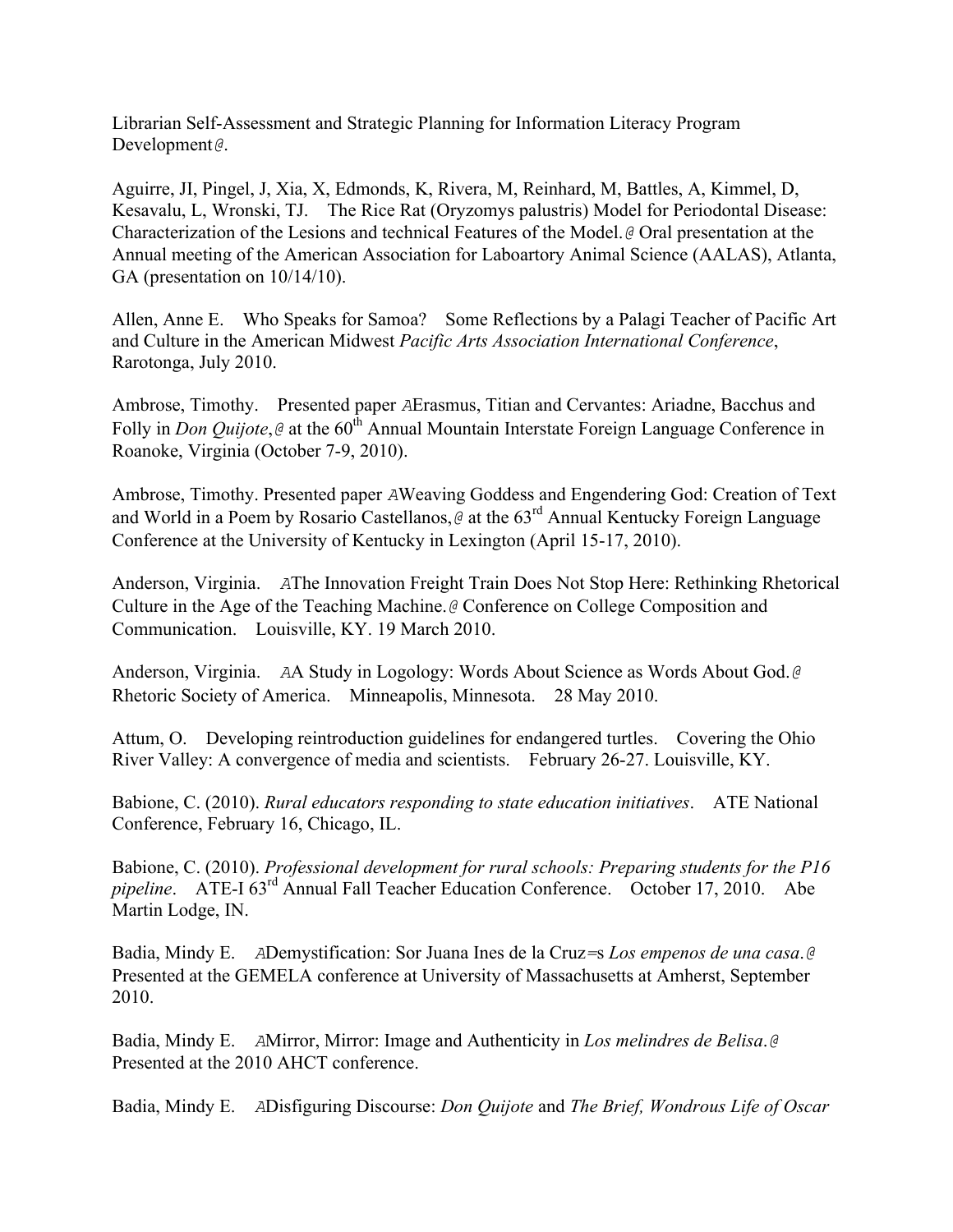*Wau@* Presented at the KFLC in April 2010.

Bailey, Kevin Sue. February 26, 2010, *A*IUS Writing Project: Site Panorama*@* Poster Session, Indiana Writing Network State Retreat, Indianapolis, IN.

Bailey, Kevin Sue. November 18, *A*Youth Programs: A Key to Unlocking Your Site*=*s Potential,*@* National Writing Project Annual Conference, Orlando, Florida.

Bailey, Kevin Sue. December 6, 2010, *A*Care, Connect, Commit: Five Books to Transform Thinking,*@* National Staff Development Council 2010 Conference, Atlanta, Georgia.

Beeby, James. Commentator on the panel entitled *A*The Populist Legacy: New Perspectives on the Meaning and Impact of the Agrarian Revolt.*@* At the Organization of American Historians Annual Conference in Washington, DC, April 7-10, 2010.

Beeby, James. Commentator on the panel entitled *A*Southern Populism and the Color Line: New Research and Interpretations.*@* At the Conference on Race, Labor and Citizenship in the Post Emancipation South in Charleston, SC, March 11-13, 2010.

Bowles, D. (2010) *Student Involvement with Accreditation: An Essential Project*. Evidence-Based Teaching: The Future of Health Professional Education. 15<sup>th</sup> Annual Nursing and Health Professions Educator Conference, University of Southern Indiana University.

Bradley, M.C. (April 2010). International Foundation of Gender Education Conference. Washington, DC; *A*TG 101: Introduction to Working with Transgendered Persons*@*.

Bradley, M.C. & Freyn, A.L. (October 2010). The Association of Teacher Education Indiana Conference. Brown County, IN, *A*Safety and Social Networking for Teens and Adolescents*@*.

Breazeale, Michael and Nicole Ponder (2010). *A*Falling in Love: Customer Chemistry and Identity Constructions,*@ 1st International Colloquium on the Consumer Brand Relationship*, Winter Park, FL.

Carducci, B.J. (2010, January). *Putting passion into the presentation of personality: You gotta have heart*. Invited presentation at the 32<sup>nd</sup> Annual National Institute on the Teaching of Psychology, St. Pete Beach, FL.

Carducci, B.J. & VanKirk, J. (2010, August). *Facilitating Degree-and-Career Connectedness for psychology majors: A teaching module*. Poster presentation at the meeting of the American Psychological Association, San Diego, CA.

Carducci, B.J. (2010, April). *Everything you ever wanted to know about shyness but were too shy to ask.* Keynote address 29<sup>th</sup> annual Mid-American Undergraduate Psychology Research Conference (MAUPRC), Evansville, IN.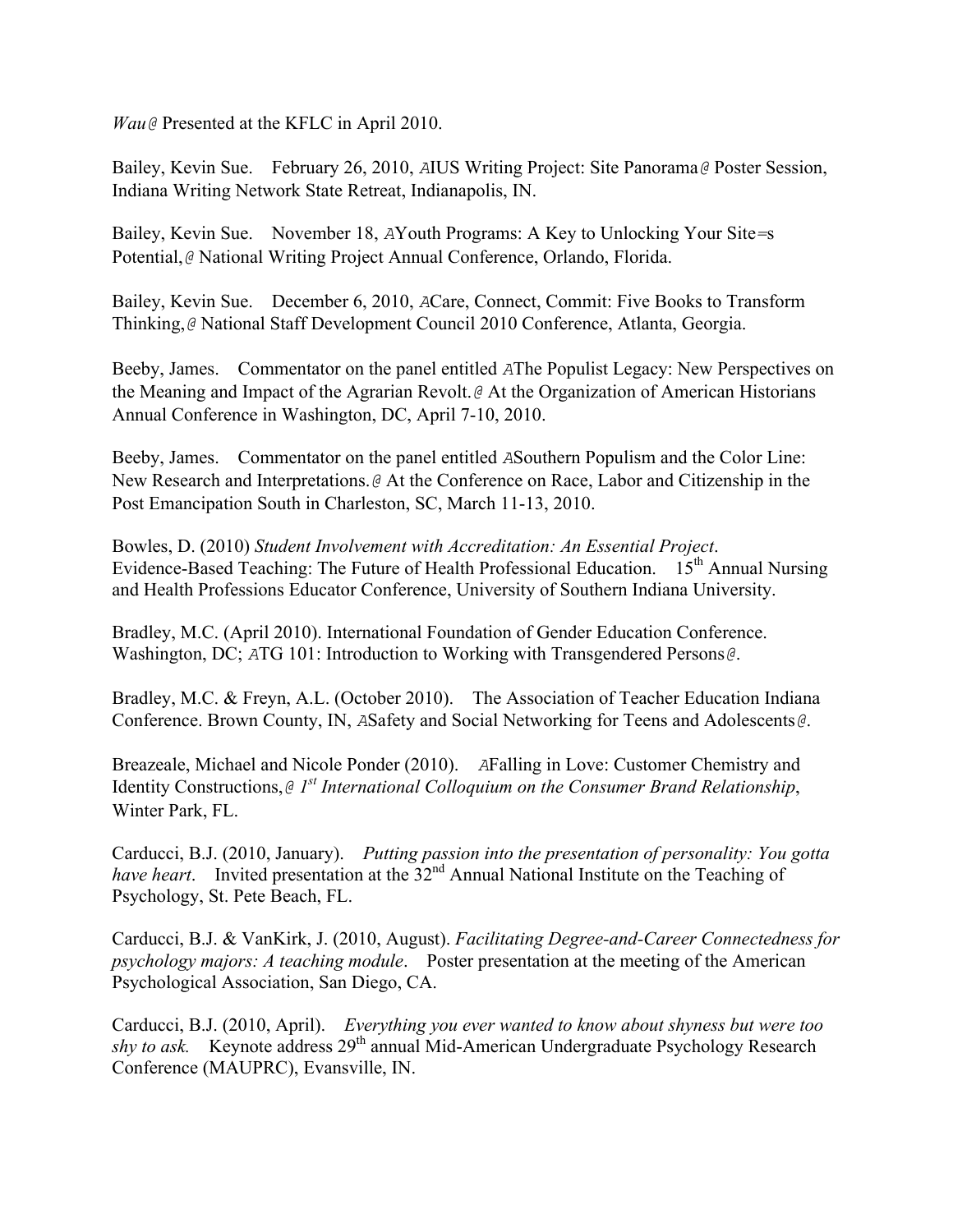Carducci, B.J. (2010, August). *Getting happy: Thinking positively vs. surfing the net vs. shopping*. Poster presentation at the meeting of the American Psychological Association, San Diego, CA.

Carducci, B.J. (2010, May). Questing inward, outward, and forward: The intrapersonal, interpersonal, and transpersonal nature of teaching excellence. Keynote address presented at 22<sup>nd</sup> Annual FACET Retreat, French Lick, IN.

Chang, S.H. (2010, October 16-18). *Reading strategies of struggling elementary students*. Paper presented at the 63<sup>rd</sup> Annual ATE-I/IACTE Teacher Education Conference, Nashville, IN.

Chang, S.H. (2010, July 6-9). *How do study and test affect the retention of information?* Paper presented at the 17<sup>th</sup> International Conference on Learning, Hong Kong SAR, China.

Christiansen, Linda. *A*Web 2.0: Using Interactive Social Media to Engage Millennial Learners*@*, Academy of Legal Studies in Business Annual Conference, Richmond, VA.

Christiansen, Linda. *A*Successful Research and Publication Strategies*@*, Academy of Legal Studies in Business Annual Conference, Richmond, VA.

Christiansen, Linda. *A*Protecting Adolescents*=* Personal Information Online: Constraints and Parameters*@*, Academy of Legal Studies in Business, Tri-State Conference, Bloomington, IN.

Christiansen, Linda. *A*A Call to Action: The Privacy Dangers Adolescents Face Through the Use of Social Networking Sites*@*, Academy of Business Disciplines, Ft. Myers, FL.

Christiansen, Linda. *A*Developing and Teaching Distance Learning/Online Courses*@*, Academy of Legal Studies in Business Annual Conference, Richmond, VA.

Christiansen, Linda. *A*Marketing to Patients: A Legal and Ethical Perspective*@*, Academy of Legal Studies in Business Annual Conference, Richmond, VA.

Connerly, Pamela L. And Deborah Jacobs-Sera. 2010. Phagehunting with Introductory Biology Students. Association of Biology Laboratory Education Annual Meeting, Dalhousie University, Halifax, Nova Scotia, Canada, June 22-26, 2010.

Dahlgren, D.J., Wille, D.E. & Finkel, D. (2010, May). Postcards from the edge: Assessing active learning for depth perception. Paper presented at the Society for the Teaching of Psychology poster session, Midwest Psychological Association Annual Meeting, Chicago, IL.

Darnowski, DW. *A*Prey Preference in the Carnivorous Plants of the Ohio River System,*@* 2/10, at the Covering the Ohio River Valley, a Convergence of Media and Scientists, sponsored by Hanover College, held in Louisville, KY.

Deterding, A.L. (2010). *I=ve got something to tell you: Criteria for disclosing private information to emerging adult siblings*. Paper presented at the Western States Communication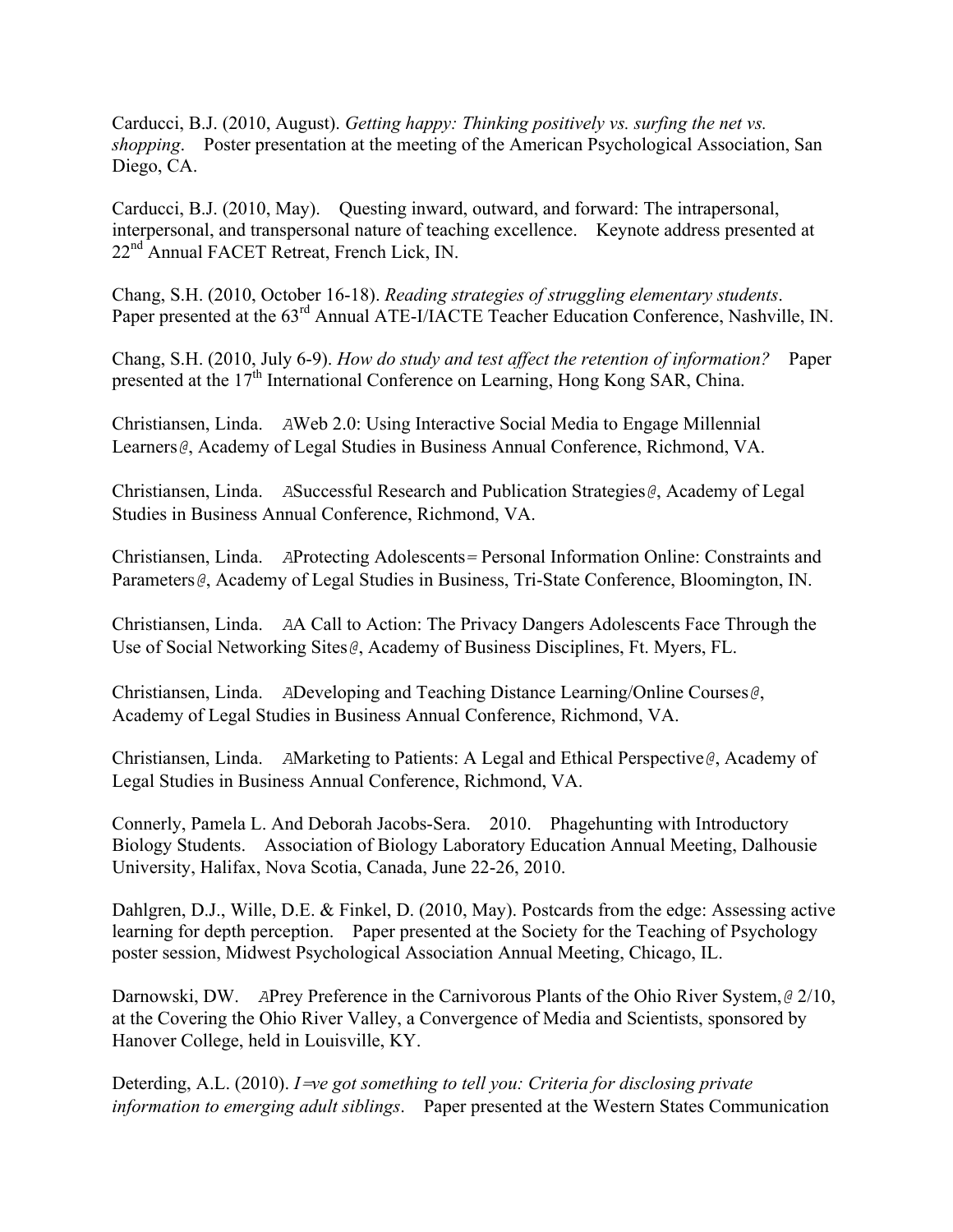Association conference, Anchorage, AK, March 2010.

Durham-Barnes, Joanna. *A*The Balancing Act: The intersections of the personal and professional in the lives of urban teachers.*@* Presented at the American Educational Studies Association. Denver, Colorado, October 27-31, 2010.

Durham-Barnes, Joanna. *A*Gender and Heterosexism in the Elementary Classroom: Addressing Controversial (?) Issues in Age-Appropriate Ways.*@* Presented at the University of Southern Indiana 5th Annual Multicultural Education Conference. Evansville, Indiana. February 27, 2010.

Durham-Barnes, J.A., Freyn, A.L., Bradley, M.C., & Schoen, L. (February 2010). University of Southern Indiana 5th Annual Multicultural Education Conference. Evansville, IN; *A*Gender and Heterosexism in the Elementary Classroom: Addressing Controversial Issues in Age-Appropriate Ways*@*.

Durham-Barnes, Joanna. *A*First know thyself: Guiding White undergraduate education majors as they examine their cultural selves. *@* Presented at the 20<sup>th</sup> Annual Conference for the National Association for Multicultural Education, Las Vegas, Nevada, November 3-6, 2010.

Edmonds, KE. *A*Ontogeny of Pineal Melatonin and Photoperiodic Regulation of Reproduction in the Marsh Rice Rat (*Oryzomys palustris*).*@* Oral presentation at the Annual meeting of the American Society of Mammalogists, University of Wyoming, Laramie, WY (6/11-16/10).

Ernstberger, Kathryn. Presented a paper at the Decision Science Institute National Meeting, *A*Has Spreadsheet Software Been the Skeleton Key to Mathematical Modeling?*@* with M.A. Venkataramanan, 11/20/2010.

Finkel, D. & Emery, C.F. (2010, November). *Pulmonary function as a leading cause of cognitive aging*. Annual meeting of the Gerontological Society of America, New Orleans, LA.

Fisher, M.C., Finch, J.A., Hollenbeck, J.E., and Tetzlaff, T. *The Nova 5000: Problems, Probes, and Productivity*. National Middle School Association Annual Conference. Baltimore, MD. Nov. 2010.

Forinash, K. *A*What is Environmental Physics?*@*, contributed talk at the annual meeting of the American Association of Physics Teachers in Washington, DC, February 16, 2010.

Haleem, A.S., Carducci, B.J. & Bowland, S.E. (2010, October). *Survival theology and the social role of the church as mediators of happiness among elderly African-Americans*. Paper presentation at the 2010 Annual Meeting of the Indiana Academy of Social Sciences, Indianapolis, IN.

Hall, Bryan. Presented *AAmerican Foreign Policy and the Problem of Perpetual Peace* @, 20<sup>th</sup> Polish Association for American Studies Conference in Lodz, Poland, 10/21/10.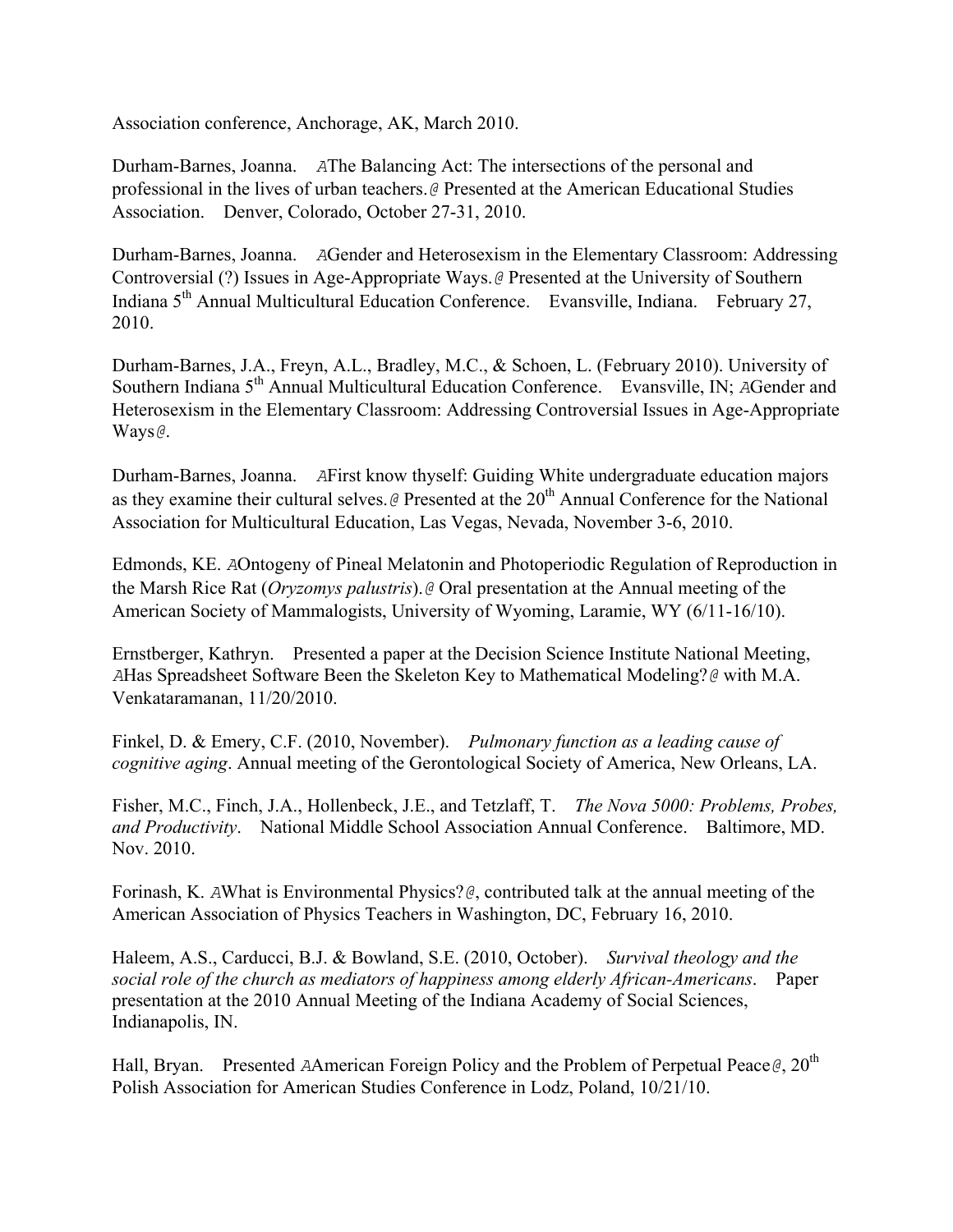Hall, Bryan. Presented *A*Covering Kant in a History of Modern Philosophy Survey Course,*@* American Philosophical Association Central Division, American Association of Philosophy Teachers Group Session in Chicago, IL (2/9/10).

Hall, Bryan. Presented *A*Kants Conception of Genius and the Logi of Scientific Discovery*@*, University of Bucharest, 11/10/10.

Hall, Bryan. Presented *A*Kants Conception of Genius and the Logi of Scientific Discovery*@*, Pittsburgh Area Philosophical Colloquium, 9/11/10.

Hall, Bryan. Presented *A*Kant and Quine on the Two Dogmas of Empiricism,  $\theta$  11<sup>th</sup> International Kant Congress in Pisa, Italy (5/23/10).

Hall, Bryan. Presented *A*American Foreign Policy and the Problem of Perpetual Peace*@*, New Europe College in Bucharest, Romania, 12/14/10.

Hall, Bryan. Presented *A*Kant on Geniuses and Scientists in the Public Sphere,*@* International Conference on Globalization and Changing Patterns in the Public Sphere in Bucharest, Romania, 11/12/10.

Harris, K.J., Harris, R.B., & Lambert, A. (2010). What predicts student success in introductory data management classes? An investigation of demographic, personality, computer-related, and interaction variables. Presented at the *Information Systems Education Conference* in November 2010, in Nashville, Tennessee.

Harris, Michael; Lambert, Alysa; Olsen, Jeff; and Santiago, Felix (2010). Interactions between Non-work and Work Roles in Small Businesses. *Academy of Business Disciplines*.

Harris, K., Vaught, K., Harris, R., Harvey, P., Eplion, D. (2010). An Investigation of Abusive Supervision, Vicarious Abusive Supervision, and Their Joint Impacts. Presented at Academic Business World International Conference, 5/31/2010.

Harris, K.J., Vaught, K., Harvey, P., Harris, R.B. & Eplion, D. (2010). An investigation of abusive, vicarious abusive supervision, and their joint impacts. Presented at the *Academic Business World Meetings* in June 2010 in Nashville, Tennessee.

He, Yan. *A*Review on Stock Split Decision and Evidence,*@* with J. Wang, presented and published in the proceedings at the **Decision Science Institute** International Conference, San Diego, California, November 2010.

Hettiarachchi, Suranga. "Improving Swarm Survival Using DAEDALUS", The 21<sup>st</sup> Midwest Artificial Intelligence and Cognitive Science Conference, Indiana University South Bend.

Hettiarachchi, Suranga. "An Evolutionary Approach to Swarm Adaptation in Dense Environments", Interrnational Conference on Control, Automation and Systems (ICCAS), Gyeonggi-do, Seous, South Korea, 2010.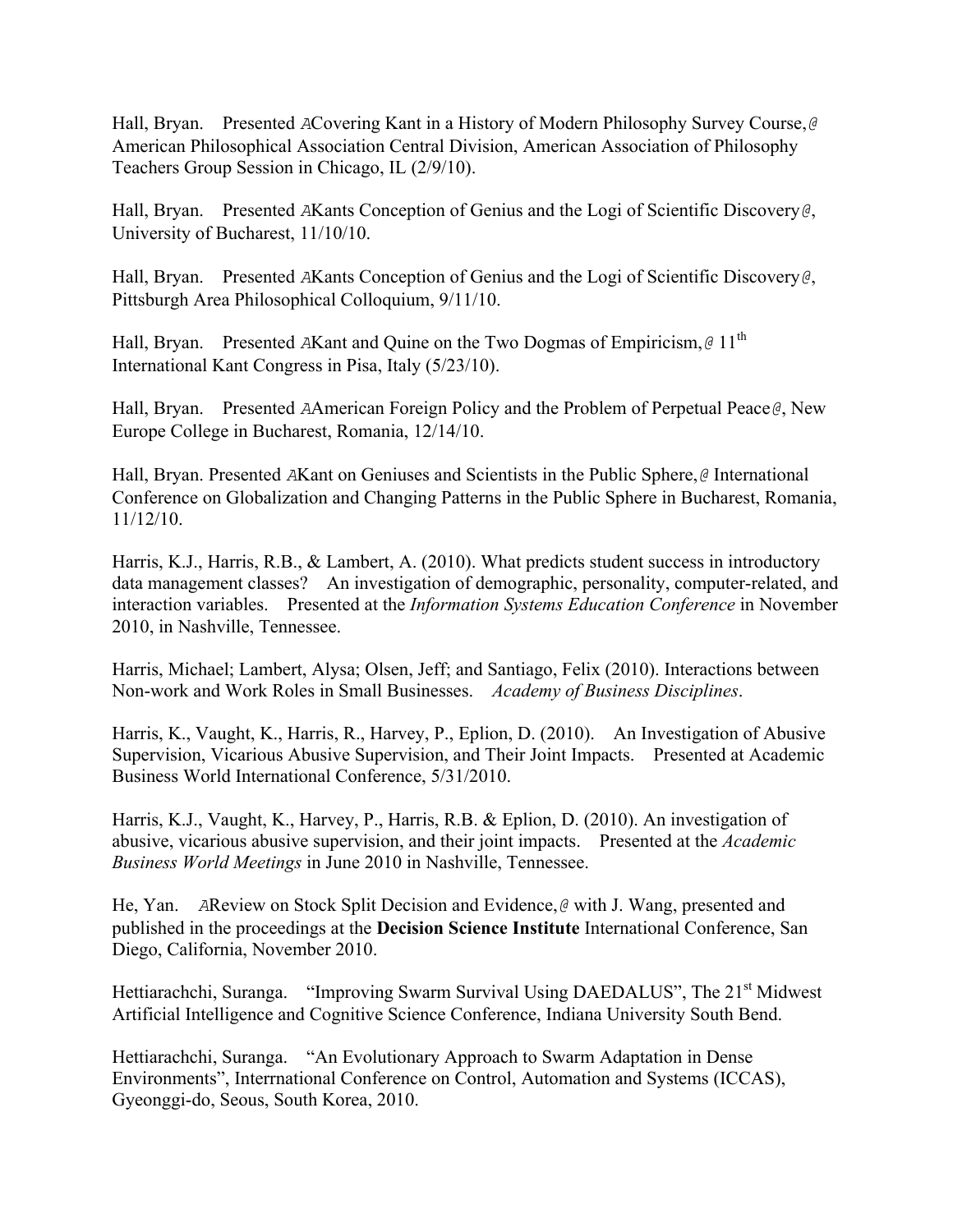Hickey, L.J., Hu, S., & Taylor, D.W. 2010. Early Angiosperm Penetration into a Gymnosperm Dominated Ecosystem: The Dutch Gap Locality, Virginia USA. 8<sup>th</sup> European Palaeobotany -Palynology Conference, Hungary, Abstract Volume. (Invited Contribution to Symposium).

Hickey, L.J., Hu, S., & Taylor, D.W. 2010. Early Angiosperm penetration into a Gymnosperm Dominated Ecosystem: The Dutch Gap Locality, Virginia USA. Botany 2010 Botanical Society of America annual meeting, Providence, RI, USA. Abstract 23006.

Hollenbeck, J. *AWhy the 2010 H1N1 was not the 1918 H1N1*". Varna Medical University, Varna, BG. July 2010.

Hollenbeck, J. *Lessons Learned and Applied from the 1918 Influenza Pandemic*. Plenary Speaker. International Arts and Science Journal Conference at Ryerson University, Toronto, Canada, May 2010.

Hollenbeck, J. and Hristova-Hollenbeck, D.Z. *AWhat Do I Do if My New Students Don=t Speak the Same Language?@*. International Journal of Arts and Sciences Conference on Liberal Arts Education in May at Ryerson University of Toronto, Canada. May 2010.

Hollenbeck, J. *An American Fulbrighter in Sofia*. Hoosier Association of Science Teachers 40th Annual Convention, Indianapolis, IN. February 2010.

Hollingsworth, J.E. 2010. Teaching loop invariants. at the *RESOLVE 2010 Workshop*: *Advances in Automated Verification* (Denison University, Granville, Ohio, June 8, 2010).

Hu, S. & Taylor, D.W. 2010. Predictions of early Cretaceous floral structure and pollination biology by fossil pollen proxy. Botany 2010 Botanical Society of America annual meeting, Providence, RI, USA. Abstract 23005.

Huja, SS, Hueni, S, Tatakis, DN, Khurana, H, D*=*Atri, A., and Edmonds, K, (2010). Rice rat: an animal model of osteonecrosis of the jaw. Annual meeting of the International Association for Dental Research, Barcelona, Spain. July, 2010.

Huntington-Moskos, L., Williams, RL., Woodcox, S., Brandon, J., Abbott, A., & Orr, D. (2010, April 7). *Indiana=s adolescent health coalition and state adolescent health plan: A model for advancing adolescent health through statewide coalition*. Poster session presented at the Society for Adolescent Health and Medicine 2010, Toronto, Canada.

Huntington-Moskos, L. (2010, November 7). Bringing Human Rights into Nursing Education. Poster session presented at the American Public Health Association Annual Meeting 2010, Denver, Colorado.

Joongjin Kook, Dohyun Park, Minwoo Jang, Dongwoong Kim, Jungyeop Kim, Chang Oan Sung, Jiman Hong. *A*OSOK: One Shot One Kill Selection for the Linux Out of Memory Killer<sub>*@*</sub>, The 1<sup>st</sup> International Workshop on Reliable, Embedded, and Scalable Computing 2010,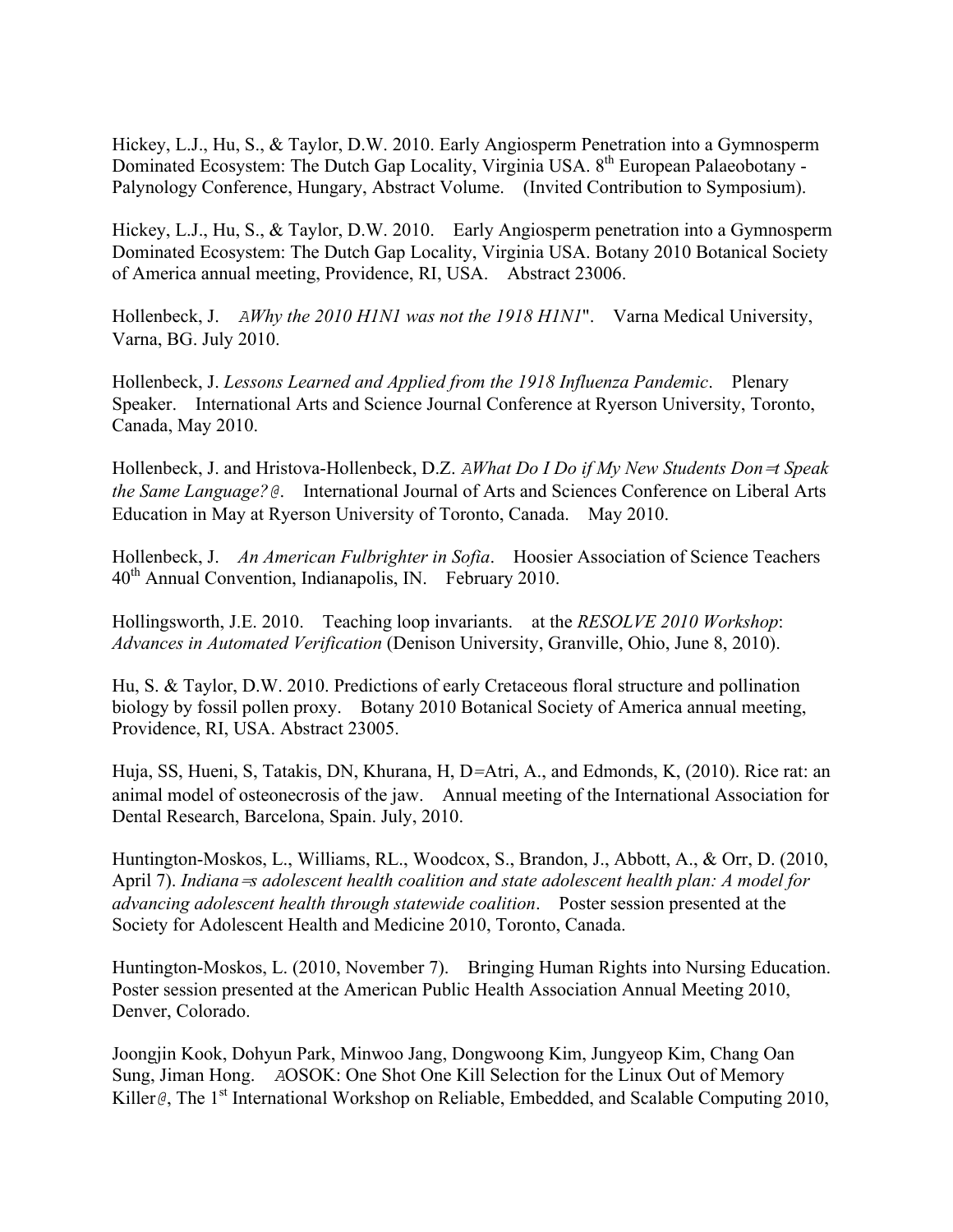Atlanta, USA (October 2010).

Kacmar, K.M., Bachrach, D., Harris, K.J. & Zivnuska, S. (2010). Good Citizenship and Ethical Leadership: Interactive Effects of Gender and Organizational Politics. Presented at the *Academy of Management Meetings* in August 2010, in Montreal, Canada.

Kacmar, K.M., Whitman, M., & Harris, K.J. (2010). The short and long term impact of abusive supervision. Presented the *Southern Management Association Conference* in October 2010, in St. Petersburg, Florida.

Khurana, H, Hueni, S, D*=*Atri, A., Edmonds, KE, Huja, SS. *A*Zoledronic Acid Suppresses Trabecular Bone Formation in Aged Rice Rats.*@* Oral presentation at the Annual Meeting of the American Association of Dental Research, Washington, DC, March 3-6, 2010.

Lambert, T., Srinivasan, A., Dufrene, U.B., & Min, H. (2010, May). *Urban Location and the Success of Casinos in Five States: A Data Envelope Analysis*. Costa Rica Global Conference on Business and Finance, San Jose, Costa Rica.

Lambert, A.D. (2010). *Online survey research techniques for work and family researchers*. Professional Development Workshop presented at the Academy of Management Annual Conference in Montreal, Canada.

Lambert, A.D. & Steinke, C.M. (2010). *Policing Benefits: A Comparative Study of State Police Department Benefits*. Paper presented at the Academy of Management Annual Conference in Montreal, Canada.

Le Normand, Brigitte. *A*Mixing God and Politics: Lessons from the Apparitions in Medjugorje,*@* International Studies Association, New Orleans, February 17-20, 2010.

Le Normand, Brigitte. *A*Modernization and the Natural World: the case of New Belgrade, Yugoslavia, 1945-1972,*@* in collaboration with G. Sandstra, European Architectural History Network, Guimaraes, Portugal, June 17-20, 2010.

Le Normand, Brigitte. *A*The Uprooted: Visions of Labor Migration in Yugoslav Documentary and Feature Film, 1968-1984,*@* Association for Slavic, East European and Eurasian Studies (formerly American Association for the Advancement of Slavic Studies), Los Angeles, November 18-21, 2010.

Le Normand, Brigitte. *A*The House that Socialism Built: Reform, Consumption and Inequality in Postwar Yugoslavia,*@* Polish Studies Center Symposium on *A*the Solidarities of Communism: Trade Unions and Social Policy in Eastern Europe,*@* Indiana University, October 22, Bloomington, IN.

Little, Eldon. *A*Overt Criticisms of the Worth of Statistical Significance Testing*@* with Raymond Hubbard and Ken Meyer. Presented at the Academy of Business Disciplines Annual Meeting. Ft. Myers Beach. November 2010.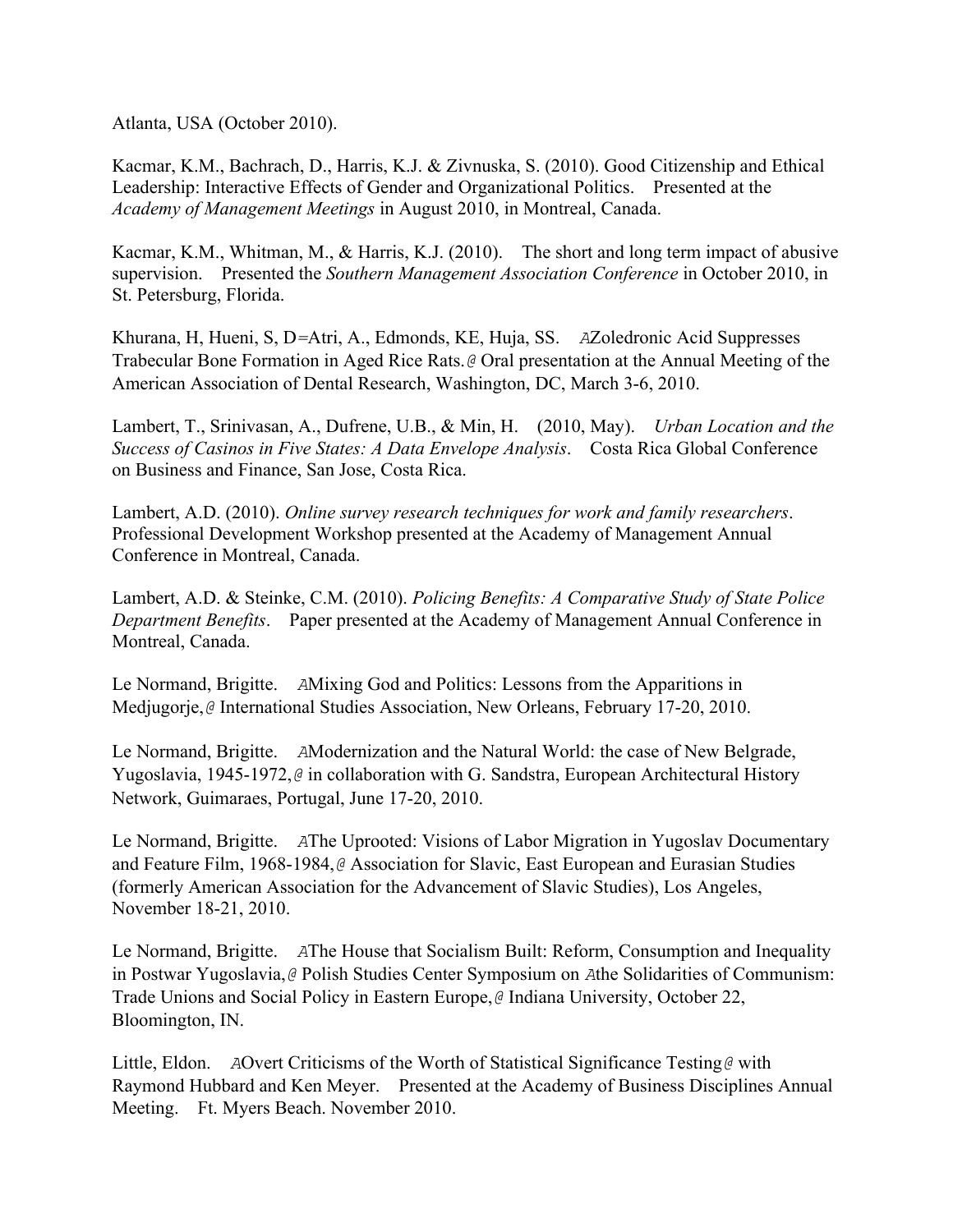Manson, T.M. & Malachosky, D.M. (2010, October). Job applicant faking on personality measures across jobs. Paper presented at the 2010 Meeting of the Indiana Academy of Social Sciences, Indianapolis, IN.

Mason, Glenn M. 2010. Fossilized Filamentous Bacteria from the Green River Formation of Wyoming: Evidence Suggesting a Bacterial Genesis of Siderite (poster #265-4). Poster Presentation at the 2010 Annual Meeting of the Geological Society of America, Denver, Colorado, November 2010.

McIlvoy, L., McMahan, J. *A*Development of a High Tech Simulation Program at a Small Midwestern University *@*, 9<sup>th</sup> Annual International Nursing Simulation/Learning Resource Centers Conference, Las Vegas, Nevada, June 16-19, 2010.

McIlvoy, L. *A*The Future of Alzheimer*=*s Disease*@* Paper presented at American Association of Neuroscience Nurses National Meeting, Baltimore, MD, March 23, 2010.

McMahan, J., McIlvoy, L. *A*Incorporating the Essentials of Baccalaureate Education in a Clinical Simulation Evaluation Tool<sub>*@*, 9<sup>th</sup> Annual International Nursing Simulation/Learning Resource</sub> Centers Conference, Las Vegas, Nevada, June 16-19, 2010.

Moody, R.S. & Carducci, B.J. (2010, October). *Seeking happiness by students with high positive affect and low social affiliation: A look at being a HHIPe*. Paper presentation at the 2010 Annual Meeting of the Indiana Academy of Social Sciences, Indianapolis, IN.

Myers, J., White, P. *Using simulation as a strategy to teach undergraduate psychiatric mental health nursing*. Innovations in Nursing Education Conference. Villanova University School of Nursing. October 22, 2010.

Myers, J. *The Patient Centered Health Home: Lessons Learned from National Demonstration Projects* - Freidell Committee for Health System Transformation in Kentucky - Spring Meeting May 18-19, 2010. Lexington, KY.

Olson, Bernadette. Chairing Panel 26; *Female Offenders: Critical Issues*. Annual Conference of the Western Society of Criminology, Honolulu, HI 02/2010.

Olson, Bernadette. *A*From Mainline to the Shakedown Shack: Penal Harm and the Female Offender.*@* Annual Conference of the Western Society of Criminology, Honolulu, HI 02/2010.

Olson, Bernadette. *A*From Mainline to the Shakedown Shack: Penal Harm and the Female Offender*@* American Society of Criminology, San Francisco, CA 11/2010.

Olson, Bernadette. *A*Critical Issues in Profiling: Variations in Investigative Paradigms*@*. Annual Conference of the Western Society of Criminology, Honolulu, HI 02/2010.

Olson, Bernadette. *A*The Politics of Punishment: Exploring the Regulation and Criminalization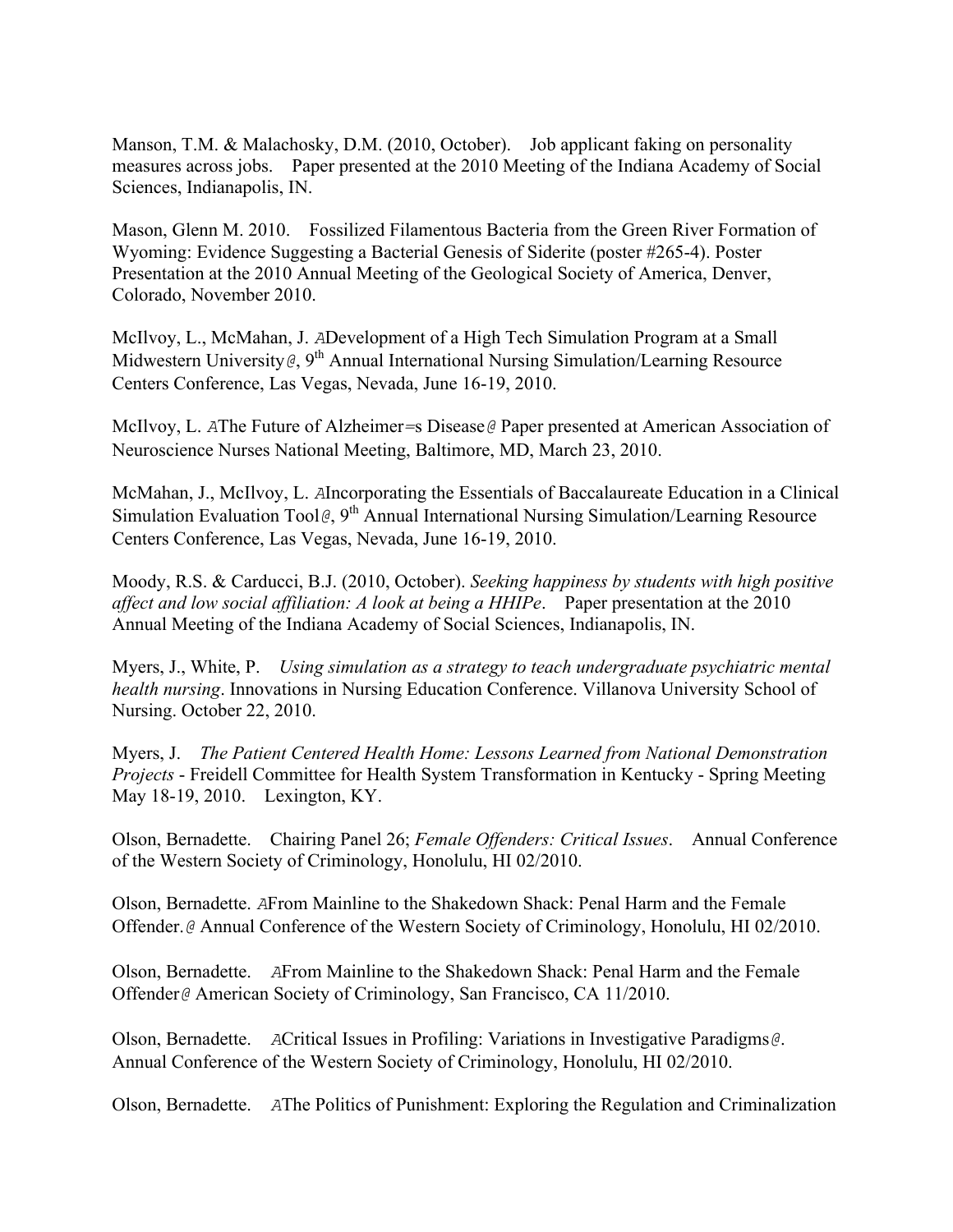of Women*@* American Society of Criminology, San Francisco, CA 11/2010.

Pedersen, N.L., Finkel, D., Reynolds, C.A., Gatz, M., & Berg, S. (2010, June). *Genetic and environmental influences on age changes in components of functional health*. Nordic Congress on Gerontology, Reykjavik, Iceland.

Pinkston, Gary. *Using Electronic Resources to Enhance Student Research*, Indiana Teachers of Writing, Indianapolis, Indiana, October 2010.

Pittman, Paul. *A*The Role of APICS Examination Committees*@*, special invited presentation at the Tri-District Meeting as part of the 2010 APICS International Conference and Exposition.

Pittman, Paul. *A*Making TPS Principles Work for You, Even When Toyota Isn*=*t*@*, with J. Brian Atwater and Randy Cook, special invited presentation for the 2010 APICS International Conference & Exposition.

Pooser, Charles. *A*Creole Language as a Vehicle for Forging a Stronger Sense of Community in French Antillean Society.*@* Mountain Interstate Foreign Language Conference, October 7-9, 2010, Radford, VA.

Rakich, Jonathan. *A*Financial Audit Exam for Case Courses*@*, (with K. Voelker), presentation and proceedings (abstract) of The Academy of Business Disciplines (November 2010).

Reid, J. Centering Pregnancy in a Correctional Facility. Poster Presentation. 3<sup>rd</sup> National Convention on Group Care. Centering Healthcare Institute, San Antonio, TX, February 2010.

Ridout, S., Pinkston, G. & Schweitzer, D. *AElectronic and Face-to-Face Conferencing: Using Technology to Support Middle School Writers.@* Association of Teacher Educators, National Conference, Chicago, Illinois. February 14, 2010.

Ryan, Kelly A. *A*Rethinking the Sexual Double Standard: White Women Proto-Feminists in the North Atlantic*@* presented at the American Society for Eighteenth Century Studies Annual Conference, Albuquerque, New Mexico, March 2010.

Ryan, Kelly A. *A*Making the Republic Chaste*@* presented at the Kentucky Early American Seminar in Frankfort, Kentucky, November 2010.

Salas, Angela. *A*The Whole Student,*@* NCHC Conference, 2010.

Schansberg, D. Eric. Association of Private Enterprise Economics (April), *A*What is next for health reform?*@*.

Setterdahl, Aaron T., Kacee Lett, George A. Huth, Samantha Strom, Megan Lamb, John W. Halfacre. *A*Identification and Characterization of Highly Conserved Proteins from the Photosynthetic Bacterium Rhodobacter sphaeroides. The 41<sup>st</sup> Central Regional Meeting of the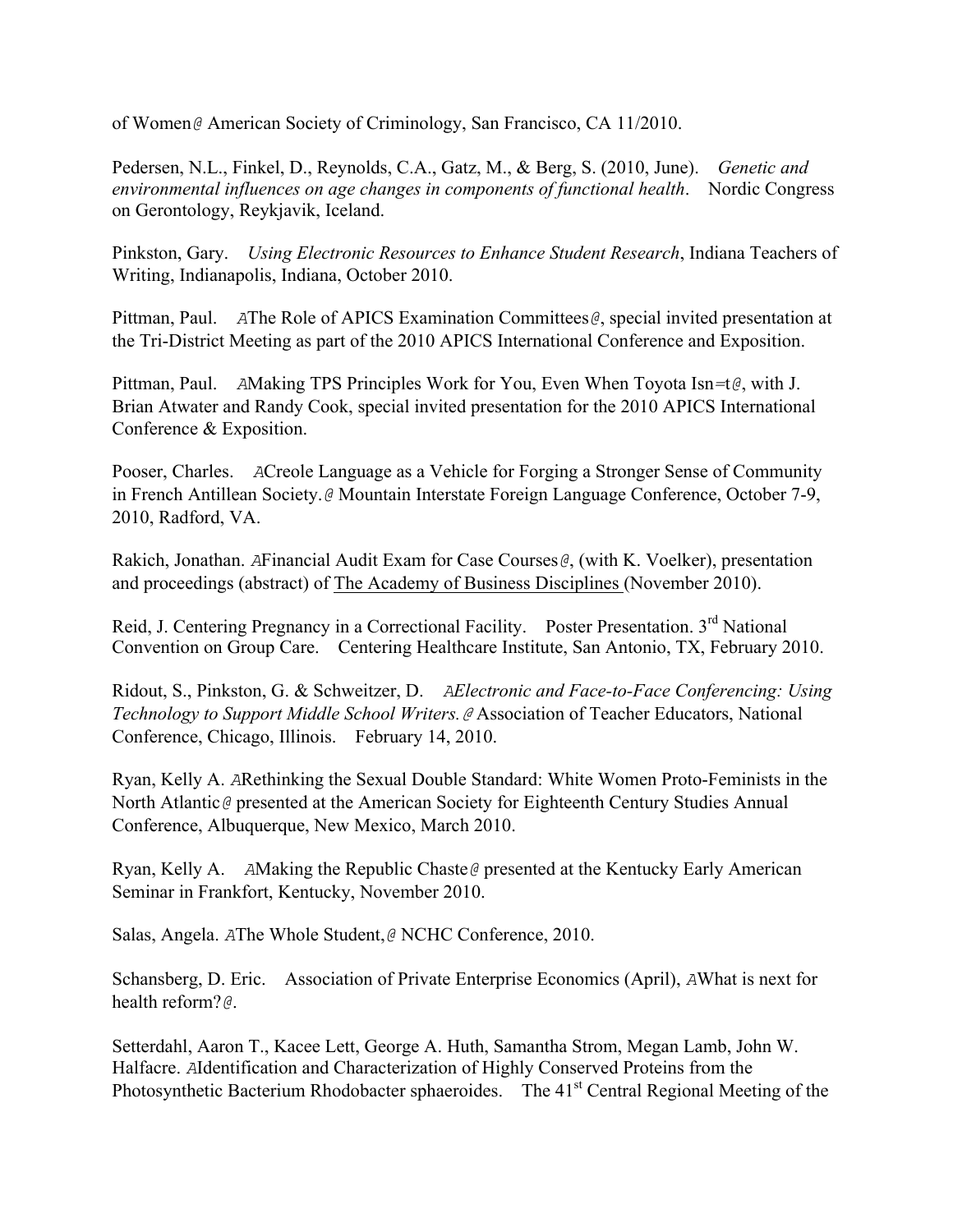American Chemical Society, Dayton, Ohio, 16-19, June 2010.

Shea, C. (March 2010). *Understanding other cultures to sharpen a vision of an inclusive*  society. 30<sup>th</sup> Annual National Conference of the American Council on Rural Special Education (ACRES).

Shea, C. & Podikunju-Hussain, S.. (October, 2010). Teachers - Get Ready to Work with School Counselors. Conference presentation at ATE-IACTE Teacher Education Conference, Nashville, IN.

Shi, Dylan. *Absorption Properties of a Type of Random Process* was presented at the 2010 International Workshop in Applied Probability and Statistics at Tongji University in Shanghai, China, June 5-6, 2010.

Shi, Dylan. *Absorption Properties of a Type of Random Process* was presented at the International Mathematics and Statistics Conference at Southwest Jiaotong University in Chengdu, China, May 21-22, 2010.

Sloss, G. Sam. *Is Sociology Still the ALittlest Science@?.* 2010 Annual Meeting of Association for Applied and Clinical Sociologist. St. Louis, MO. (October 15, 2010).

Srinivasan, Arun. *AComparison of academic performance among different learning styles (Audio, Visual and Kinesthetic) in principles of economics using quantile regression approach*,*@* with D. Faulk and J. Bingham, presented at the Indiana Academy of Social Sciences Meeting, Indianapolis, Indiana, October 2010.

Taylor, D.W., Ziniker, D., McCorkle, E., Hu, S., Barbanti, S.M., & Moldowan, J.M. 2010. Tracking angiosperm molecular fossils: New results from analysis of basal living angiosperm clades. Botany 2010 Botanical Society of America annual meeting, providence, RI, USA. Abstract 23007.

Taylor, D.W. 2010. Organs First, Flowers Later: A new theory on the first flowers based on developmental and paleobotanical data. Botany 2010 Botanical Society of America annual meeting, Providence, RI, USA. Abstract 23007.

Thompson-Book, B.C. September, 2010. Indiana Council of Teachers of English, Bagels and Banned Books Conference; Invited Speaker, *A*X-rated books? And more*@*.

Thompson-Book, B.C. October, 2010. Indiana Teachers of Writing State Conventions, Indianapolis, IN. Concurrrent Session *A*Lapbooks: They*=*re for Everyone.*@* with Cary Miller, Teacher, Hazelwood Middle School, New Albany, IN.

Thompson-Book, B.C. February 2010. Kentucky Teachers of English/Language Arts State Convention, Louisville, KY. Concurrent session, *A*Opening the Box in the 21<sup>st</sup> Century: Using Technology to Support Children*=*s Literature.*@* with Dr. Gary Pinkston, IU Southeast and Ms. Courtney Cooper, IU Southeast and St. Paul*=*s School, Sellersburg, IN.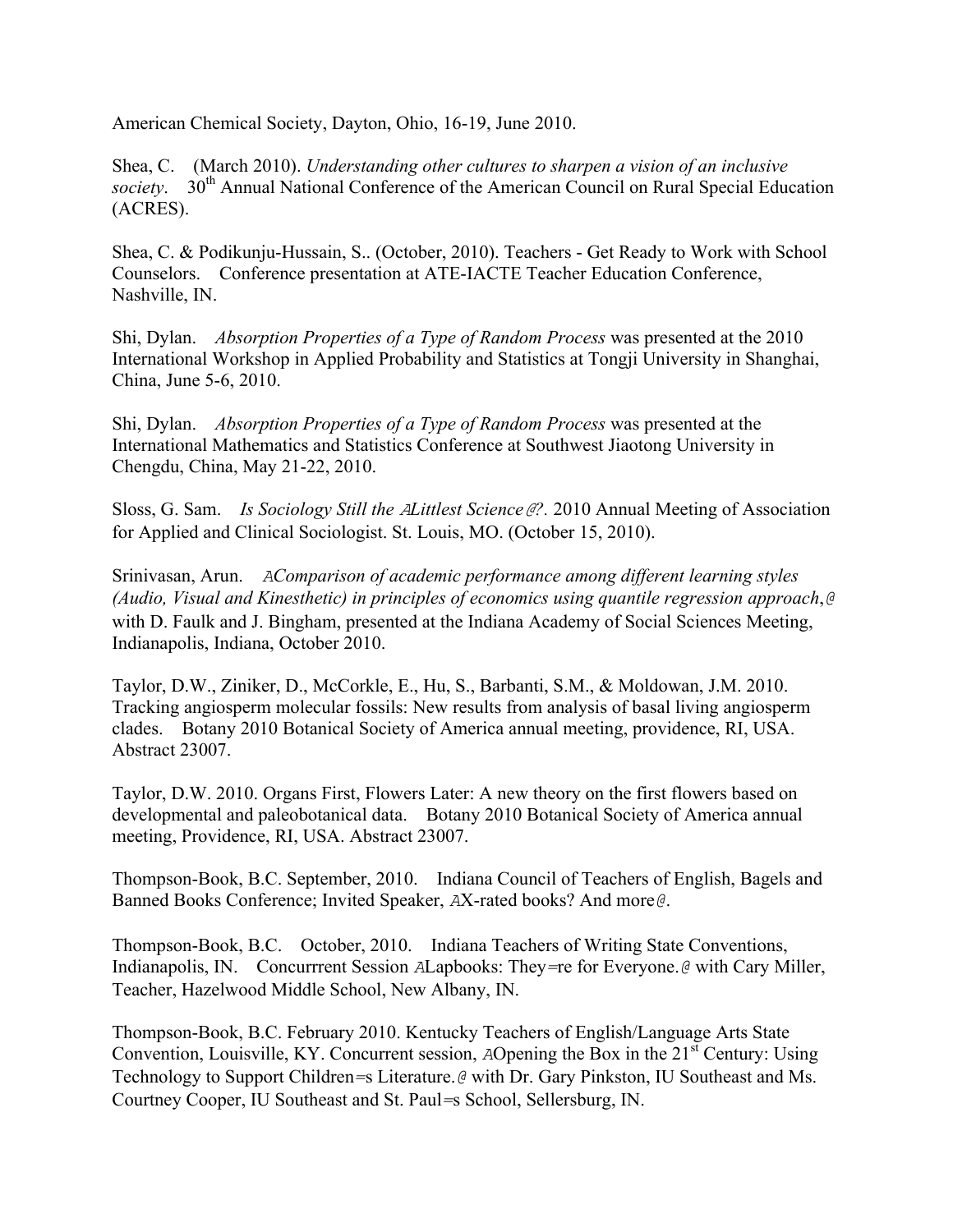Tillman, C.J., Kacmar, K.M. & Harris, K.J. (2010). Role of ethical leadership on relations between abusive supervision and work attitudes and behaviors. Presented at the *Academy of Management Meetings* in August 2010, in Montreal, Canada.

Traughber, B.D. & Carducci, B.J. (2010, October)*. Instrumental goal pursuit as an individual-difference dimension in the seeking of happiness*. Paper presentation at the 2010 Annual Meeting of the Indiana Academy of Social Sciences, Indianapolis, IN.

Wheatley, M. & Wille, D. (May, 2010). *Social responsiveness and maternal emotional connectedness predictors in autism*. Paper presented at the International Meeting for Autism Research, Philadelphia, PA.

Wheeler, A.R., Harris, K.J., & Sablynski, C. (2010). Investing abundant resources through work effort in the job embeddedness - performance relationship. Presented at the *Academy of Management Meetings* in August 2010, in Montreal, Canada.

White, Allyn, Michael Breazeale, and Cynthia Webster (2010). *A*The Brand Avoidance Relationship: An Exploration of Consumer Motives,*@ 1st International colloquium on the Consumer-Brand Relationship*, Winter Park, FL.

Wille, D. & Taliaferro, G. (March, 2010). *Predicting adolescents<sup>=</sup> self report of attachment due to parents<sup>=</sup> availability from infancy to adolescence*. Paper presented at the Society for Research on Adolescence biennial meeting, Philadelphia, PA.

Wille, D. (March 2010). *Predicting adolescent romantic relations and peer attachment*. Paper presented at the Society for Research on Adolescence biennial meeting, Philadelphia, PA.

Wille, D. (2010, October). *Using the Family Systems Model to investigate the relation between parental sensitivity and infant attachment*. Paper presented at the annual meeting of the Indiana Academy of Social Sciences, Indianapolis, IN.

Willis, M. & D.S. Treves. 2010. Characterization of 2, 4-D degrading halophiles from Big Bone Lick State Park. Poster presentation at 110<sup>th</sup> General Meeting for the American Society for Microbiology, May 23-27, San Diego, CA.

Wisman, Raymond and Kyle Forinash. *A*Mobile Science*@*, Ubiquitous Learning: An International Conference 2010, Vancouver, Canada, 2010/12/10. Online reference: http://q10cgpublisher.com/proposals/28/manage\_workspace.

Woodward, Lucinda and Galvin, Peter. *A*Ten Years Post-conflict in Perspective: On the State of Mental Health Care in Liberia*@*, Presented at the Indiana Academy of Social Sciences Annual Meeting, October 15, 2010.

Wyandotte, Annette. *A*When Prep Work for Research Isn*=*t Just *>*Busy*=* Work*@*, paper presented at the National College English Association Conference in San Antonio, TX, March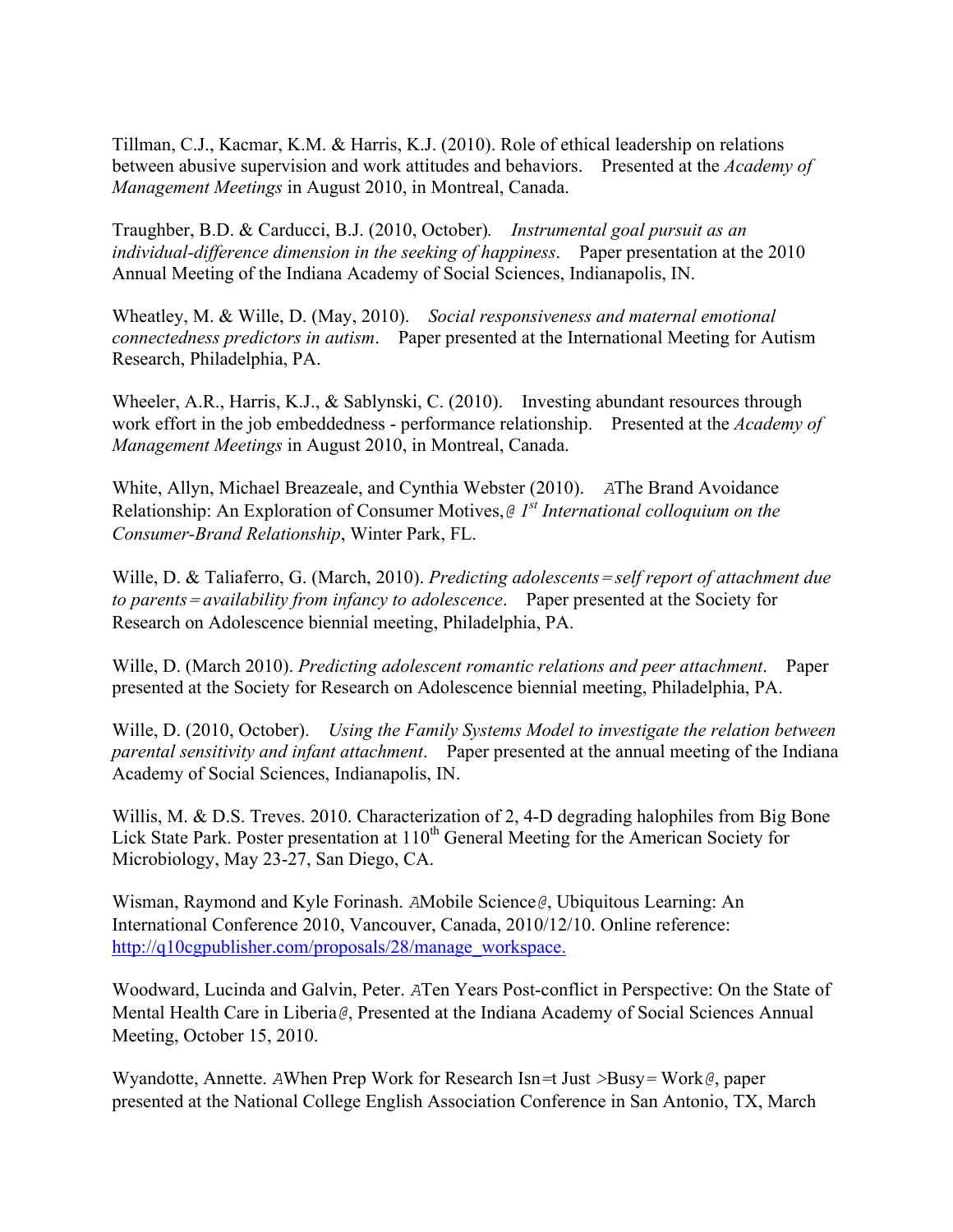2010.

Wyandotte, Annette. Paper presented with Anne Allen and Samantha Earley at the 2<sup>nd</sup> Annual Indiana Symposium for Diversity in Teaching, Learning, and Research, Indiana State University, Terre Haute, IN, November 2010.

Zorn, Christa. Shaw Symposium Chicago (October 2010): *A*Shaw*=*s Long Count After the War.*@*

Zorn, Christa. Comparative Drama Conference, Los Angeles (March 2010): Staging the Public Sphere: Romain Rolland and Karl Kraus*=*s Critical Theatre in WWI.*@*

#### **PERFORMANCES & CREATIVE WORKS**

Caldwell, Herb. Project Title: *Vanities*. Technical Direction, Sound Design. Date: April 15, 16, 18, and 23-25, 2010.

Caldwell, Herb. Project Title: *The Women of Spoon River; Their Voices from the Hill*. Technical Direction, Sound Design. Date: May 7-8, 2010.

Caldwell, Herb. Project Title: *Our Town*. Technical Direction, Sound Design. Date: November 5-7, and 12-14, 2010.

Caldwell, Herb. Project Title: *The Boys Next Door*. Technical Direction, Sound Design. Date: February 19-21, and 26-28, 2010.

Clem, Debra. 2010. Women Imaging Women, (invitational), PYRO Gallery, Louisville, Kentucky.

Clem, Debra. 2010. Transparency, (solo exhibition), Swanson Reed Gallery, Louisville, Kentucky.

Clem, Debra. 2010-11. 55<sup>th</sup> Mid-States Artists Exhibition, (juried) Evansville Museum. Evansville, Indiana.

Goldstein, Joanna. Piano Performance. January 17, 3 p.m., University of Louisville Recital Hall - Kentucky Center Chamber Players, Burch Trio for Clarinet, Cello and Piano, Op. 83, Takemitsu Quatrain, Beethoven Archduke Trio, Op. 97.

Goldstein, Joanna. Piano Performance. February 21, 3 p.m., University of Louisville - Kentucky Center Chamber Players, Higdon, Smash, Cuhuzac, Cantilene for Clarinet and Piano, Dvorak Piano Quintet.

Goldstein, Joanna. Piano Performance. March 27, 11:30 a.m., Kentucky Center for the Arts solo with the Louisville Orchestra, Saint-Saens, Carnival of the Animals.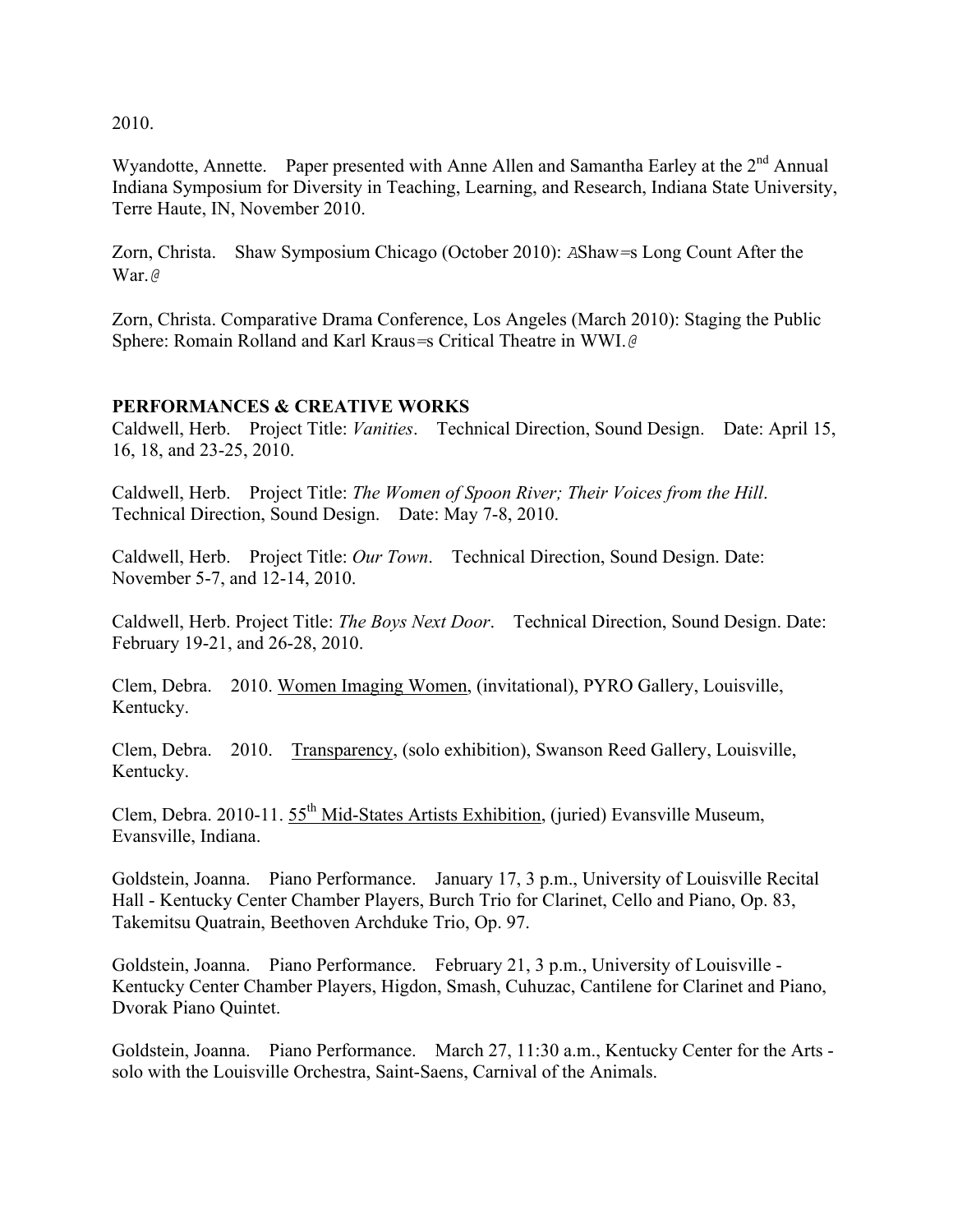Goldstein, Joanna, Piano Performance. March 28, 3 p.m., IU Southeast Stem Concert Hall - Kentucky Center Chamber Players, Hindemigh Quartet, Mozart Trio for Clarinet, Viola, Piano, the *A*Kegelstatt*@*, Brahms Trio, Op. 87.

Goldstein, Joanna. Piano Performance. September 19, 3 p.m., IUS - Kentucky Center Chamber Players, Mendelssohn, Concertstucke for Two Clarinets and Piano, Stem, Fleeting Thoughts, Larsen, Four on the Floor, Scharwenka, Piano Trio in a Minor.

Goldstein, Joanna. Piano Performance. November 11, 7 p.m., IUS - solo with Commonwealth Brass Band for a Veteran*=*s program, Gershwin, Rhapsody in Blue.

Goldstein, Joanna. Piano Performance. November 14, 7:30 p.m., Loretto, KY - Kentucky Center Chamber Players, Khatchaturian, Trio for Clarinet, Violin and Piano, Rhodes, Following Picasso (A Stravinsky Fantasy), Mendelssohn, Piano Trip in C Minor, Op. 66.

Goldstein, Joanna. Piano Performance. November 20, 3 p.m. at U of L. Kentucky Center Chamber Players, Repeat of November 14 program.

Goldstein, Joanna. Conducting. April 18, 3 p.m. at IUS, JS Bach, Concerto in D minor for Two violins, Stephenson, Concerto for Trumpet, Mussorgsky, Pictures at an Exhibition.

Goldstein, Joanna. Conducting. June 20, 3 p.m. at IUS, Pop, Jazz, Broadway, Movie Scores.

Goldstein, Joanna. Brass Performance. March 21, 3 p.m., at IUS, Commonwealth Brass Band.

Goldstein, Joanna. Brass Perfomance. June 6, 3 p.m. at IUS, IU Concert Band.

Goldstein, Joanna. Brass Performance. June 11, 7 p.m. at Corydon, Commonwealth Brass Band.

Goldstein, Joanna. Brass Performance. June 13, 3 p.m. at IUS, Commonwealth Brass Band.

Goldstein, Joanna. Brass Performance. June 18, 7 p.m. at New Albany Riverfront, Commonwealth Brass Band.

Goldstein, Joanna. Brass Performance. Nov. 11, 7 p.m. at IUS, Commonwealth Brass Band.

Goldstein, Joanna. Brass Performance. Dec. 6, 7 p.m. at Holy Spirit Church, Louisville, Commonwealth Brass Band.

Goldstein, Joanna. Brass Performance. Dec. 8, 7:30 p.m. at IU, Commonwealth Brass Band.

Harper, Brian. **Merge 2010**, Sandusky Cultural Center, Sandusky, Ohio, Jan. 10-Feb. 14, 2010.

Harper, Brian. **Artaxis.org: An Evolving Independent Network of Artists**, in conjunction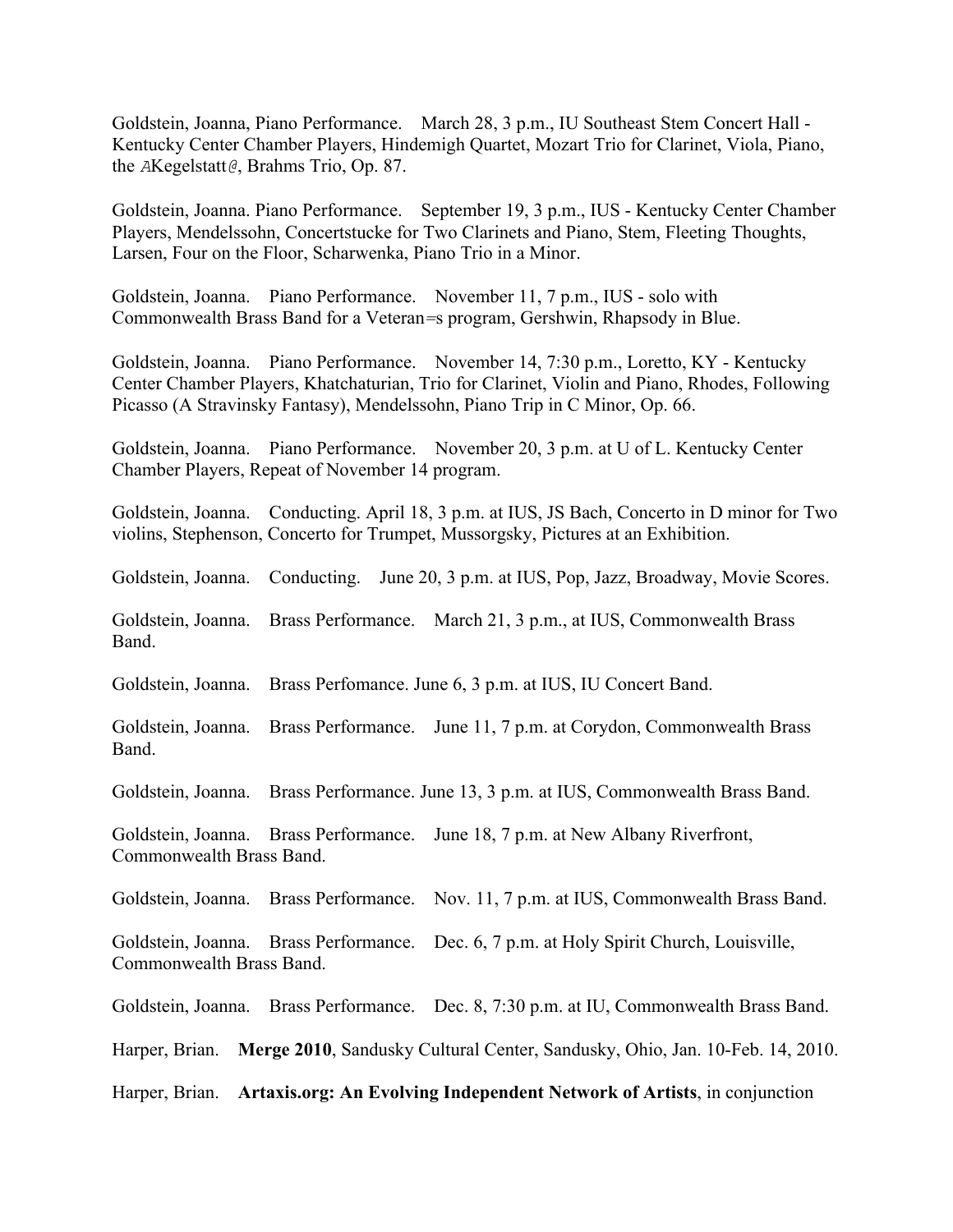with the NCECA Conference, Gladys Wagner Gallery, Cheltenham Art Center, Cheltenham Pennsylvania, Mar. 28-May 15, 2010.

Harper, Brian. **Ohio University Ceramic National Exhibition**, in conjunction with the Ohio University Woodfire Symposium, Trisolini Gallery, Athens, Ohio, Jul. 18-Oct. 9, 2010.

Harper, Brian. **Gulf Coast Connections**, Anna Lamar Switzer Center for Visual Arts, Pensacola State College, Pensacola, Florida, Aug. 23-Oct. 23, 2010.

Harper, Brian. **The Aaron Macy Legacy Exhibition**, Dorothy Uber Bryan Gallery, Bowling Green State University, Bowling Green, Ohio, Aug. 24-Sept. 17, 2010.

Harper, Brian. **Critical Chaos: An Exhibition of Contemporary Ceramics**, in conjunction with Critical Santa Fe: Developing Criticism in Ceramics Conference, The Visual Arts Gallery, Santa Fe, New Mexico, Oct. 14-Dec. 10, 2010.

Harper, Brian. **The Aaron Macy Legacy Exhibition**, NAU Art Museum, Northern Arizona University, Flagstaff, Arizona, Oct. 18-Nov. 23, 2010.

Harper, Brian. **National Ceramics Invitational**, Weatherford Gallery, Saint Francis University, Fort Wayne, Indiana, Nov. 6, 2010-Jan. 7, 2011.

Hesselman, James. Theatrical Production: *VANITIES* by Jack Heifner, Director/Props Master, Robinson Theatre, IUS, April 15-25.

Hesselman, James. Theatrical Production: *OUR TOWN*, Director, Robinson Theatre, IUS, November 5-14.

Hesselman, James. *FRIDAY AFTERNOON WORKSHOPS*, Director/Coordinator, 069, IUS, September 24, October 22, & November 19.

Hesselman, James. Theatrical Production: *NUNSENSE* by Dan Goggin, Director/Chorographer, Music Theatre Louisville, Louisville, KY, June 23-July 17.

Hesselman, James. Theatrical Production: *SQUABBLES* by Marshall Karp, Director, Circi *>*21 Dinner Playhouse, Rock Island, IL, June-July, 2010.

Hesselman, James. Theatrical Production: *8 TRACK*, Director/Choreographer, Circa *>*21 Dinner Playhouse, Rock Island, IL, July-August, 2010.

Hesselman, James. Theatrical Production: *THE BOYS NEXT DOOR* by Tom Griffin, Director/Props Master, Robinson Theatre, IUS, February 19-28.

Jones, Brian. **(Juried) Soapbox Prints: For a Cleaner Environment**, Saginaw Valley State University, University Center, MI, Jan-Feb, 2010.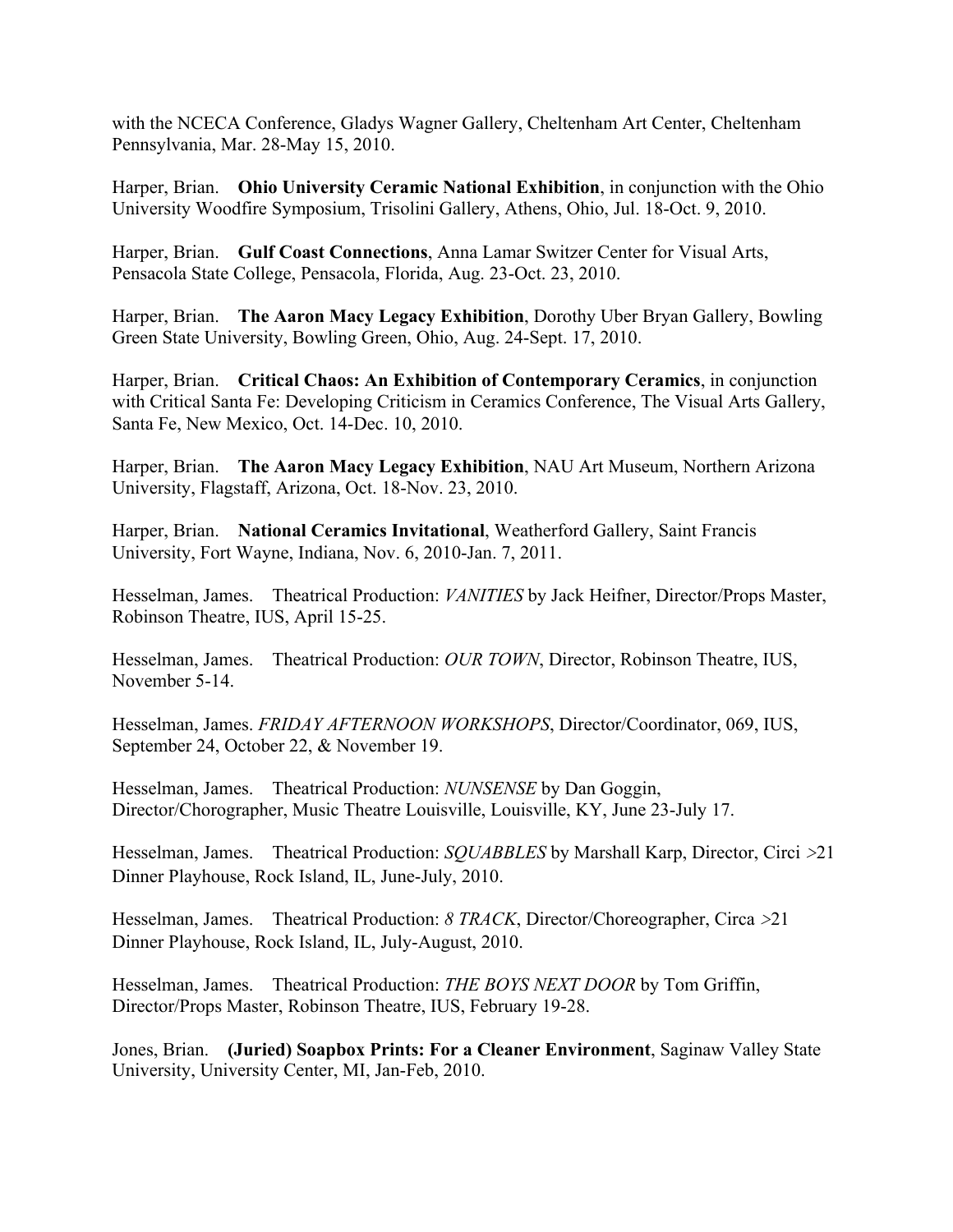Jones, Brian. **(Juried) Soap Box II: Prints, Politics, and Democracy**, Saginaw Valley State University, University Center, MI, Jan-Feb 2010.

Jones, Brian. **(Invitational) 20/20 Vision, Third Edition - The Art of Contemporary University Printmaking**, The Fire House Gallery, Louisville, GA (Curated exhibition, selected as the representative artist for the state of Indiana), April-May, 2010.

Jones, Brian. **Group**, Galerie Hertz, Louisville, KY (November 2010).

Jones, Brian. **(Juried) Soap Box II: Prints, Politics, and Democracy**, Kennesaw State University, Kennesaw, Georgia, Oct-Nov, 2010.

Stallard, Donna. *Trees, Nests & Skies,* Capitol Arts Alliance, Bowling Green, KY (June 18-July 13) Three person exhibit with Susan Moffett and Marilyn Whitesell..

Stallard, Donna. *Dialogue* with Susan Brown, Blue Heron Gallery, Milltown, IN (Aug 14-Oct. 2).

Stallard, Donna. *New World/Old World 2010 MAPC Members<sup>=</sup> Juried Exhibition*, St. Catherine University, St. Paul, MN (Sept. 13-Oct. 31).

Stallard, Donna. *ImPrint*, Georgetown College, Georgetown, KY (Oct. 15-Nov. 22).

Stallard, Donna. *Disguise: National Juried Exchange Portfolio*, Purdue University, West Lafayette, IN (Nov. 1-12).

Stallard, Donna. *Chautauqua National: Creative Inquiries*, Eastern Kentucky University, Richmond (Jan. 25-Feb. 19).

Whitesell, Marilyn. International Invitational-Group Show. *Rooted in Place*, Kentucky Museum of Art and Design, Louisville, KY.

Whitesell, Marilyn. National Competitive-Group Show, *Horizon: Contemporary Landscape*, Community Arts Center, Danville, KY.

#### **REVIEWS**

Baker, Crump. Reviewed the paper *A*Weak Separation in Topological Spaces*@* by E. Orano and D. Rose for publication in the *Journal of Advanced Research in Pure Mathematics*.

Doyle, John. Review of Data and Computer Communications, 9/E by William Stallings.

Bowles, D. Blind refereed review. *International Journal of Nursing Education and Scholarship*  (March 2010). *A*Educating Nursing Leadership students through Precepted Learning Experiences*@*.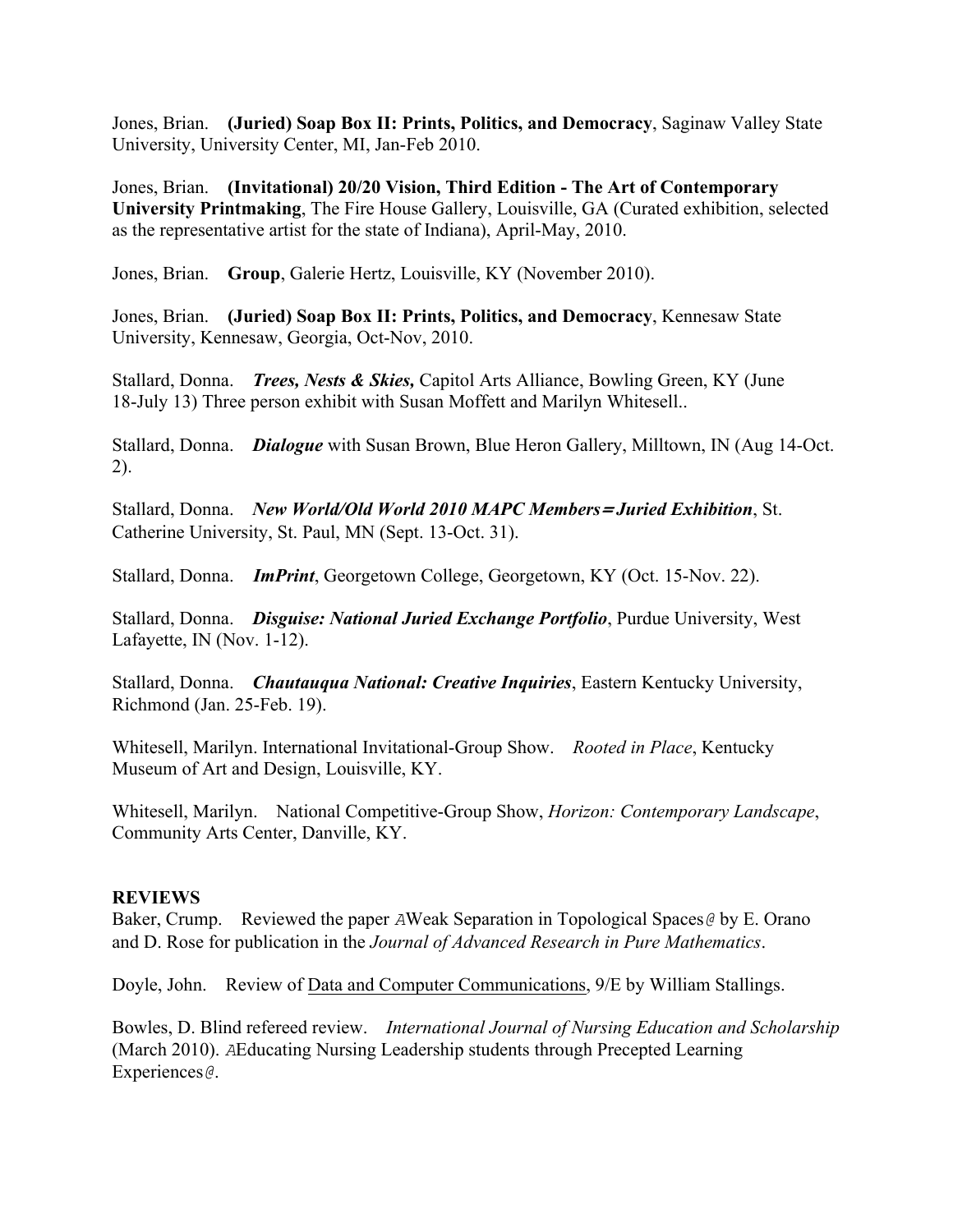Bowles, D. Blind refereed review. *International Journal of Nursing Education and Scholarship*  (July 2010) *A*Stressors, Academic Performance, and Learned Resourcefulness in Baccalaureate Nursing Students*@*.

Bowles, D. Book Review: Smith, R.V. (2010). *The Oz Complex*. Texas Tech University Press.

Bowles, D. Blind refereed review. *Journal of the Scholarship of Teaching and Learning*  (August 2010) *A*A Descriptive Qualitative Study of a Journal Club: A Teaching Strategy to Introduce Evidence-Based Practice in an Undergraduate Research Class*@*.

Galvin, Peter. Book Review: The Buccaneer*=*s Realm: Pirate Life on the Spanish Main, 1674-1688. Benerson Little. Dulles VA: Potomac Books, Inc., 2007. Xv + 342 pp. (Cloth US \$29.95).

King, III, G. (2010). Whistle-blowing in organizations. [By Marcia P. Miceli, Janet P. Near, & Terry Morehead Dworkin]. **Journal of Communication, 60**, E17-E19.

Lambert, A.D. & Harris, K.J. (2010). Book Review: Why we cooperate? *Human Resource Management*, 49 (4), 1113-1115.

Olson, Bernadette. Psychotropic Control of Women Prisoners: The Perpetuation of Abuse of Imprisoned Women. Center for Criminal and Juvenile Justice, Justice Policy Journal. October 2010.

Olson, Bernadette. No-Women*=*s Land? On Female Crime and Incarceration, Past, Present, and Future. Center for Criminal and Juvenile Justice, Justice Policy Journal. October 2010.

Olson, Bernadette. Manuscript title: *A*Sex Offending: Crime Deviance and Discussions on Healthy Sexuality*@*. (Jones and Bartlett Learning/Publishing).

Olson, Bernadette. Manuscript titled *A*Criminological Theory: A Life-Course Approach*@* (Jones and Bartlett Learning/Publishing).

Thompson-Book, B.C. (2010) Wow Review: Reading Across Cultures vol. III, issue 1. Review of Monsoon Afternoon.

Thompson-Book, B.C. (2010. Book reviews on www.wowlit.org 4 books on microfinance. August 2010.

# **OTHER**

Allen, Anne E. Editor for Pacific Arts NS vol. 9, Published July 2010.

Allen, Anne E. Editor for Pacific Arts NS vol. 10, Published December 2010.

Allman, Ronald. Family Album. First Baptist Church of Jeffersonville / Short Run Printing,